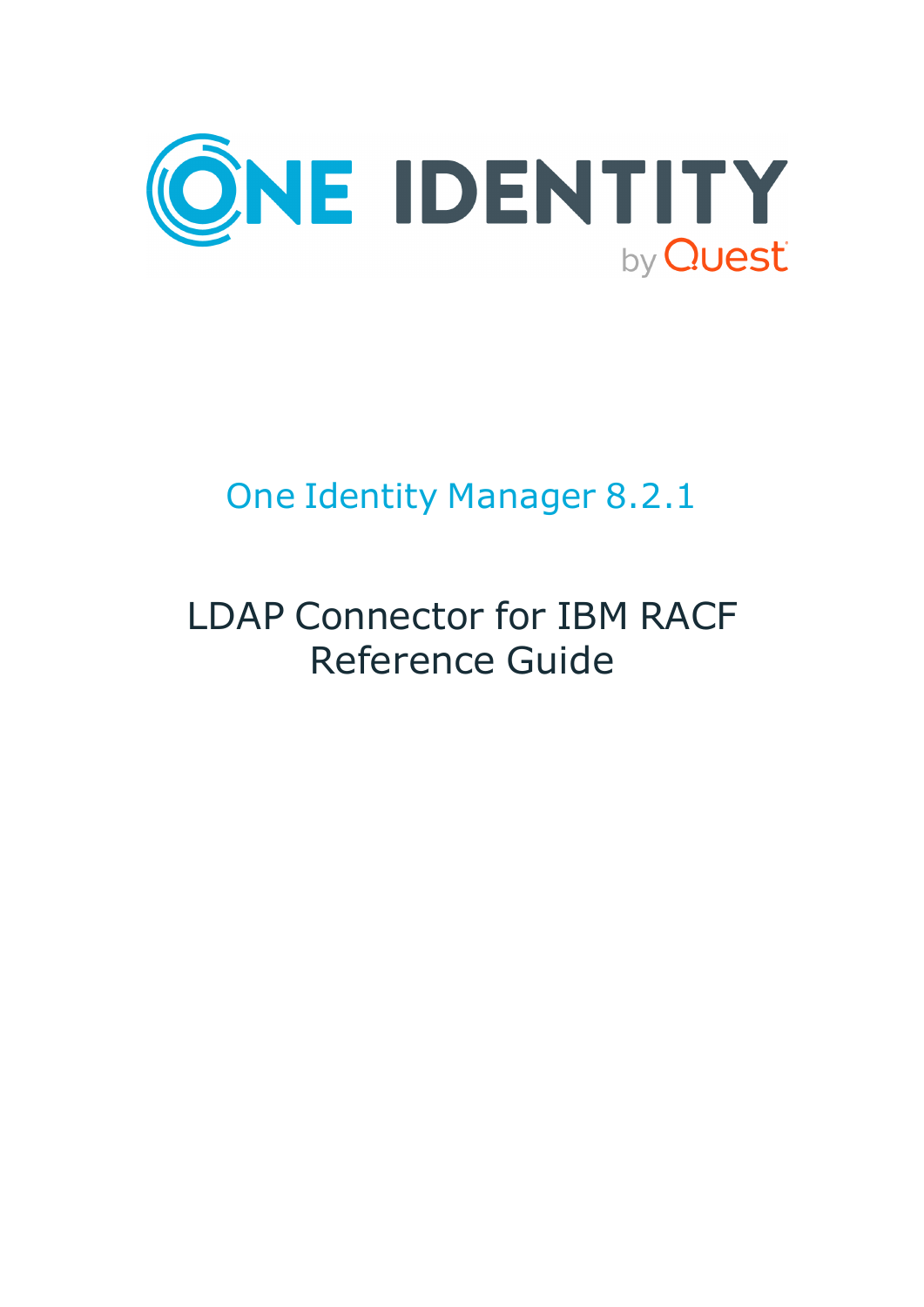#### **Copyright 2022 One Identity LLC.**

#### **ALL RIGHTS RESERVED.**

This guide contains proprietary information protected by copyright. The software described in this guide is furnished under a software license or nondisclosure agreement. This software may be used or copied only in accordance with the terms of the applicable agreement. No part of this guide may be reproduced or transmitted in any form or by any means, electronic or mechanical, including photocopying and recording for any purpose other than the purchaser's personal use without the written permission of One Identity LLC .

The information in this document is provided in connection with One Identity products. No license, express or implied, by estoppel or otherwise, to any intellectual property right is granted by this document or in connection with the sale of One Identity LLC products. EXCEPT AS SET FORTH IN THE TERMS AND CONDITIONS AS SPECIFIED IN THE LICENSE AGREEMENT FOR THIS PRODUCT, ONE IDENTITY ASSUMES NO LIABILITY WHATSOEVER AND DISCLAIMS ANY EXPRESS, IMPLIED OR STATUTORY WARRANTY RELATING TO ITS PRODUCTS INCLUDING, BUT NOT LIMITED TO, THE IMPLIED WARRANTY OF MERCHANTABILITY, FITNESS FOR A PARTICULAR PURPOSE, OR NON-INFRINGEMENT. IN NO EVENT SHALL ONE IDENTITY BE LIABLE FOR ANY DIRECT, INDIRECT, CONSEQUENTIAL, PUNITIVE, SPECIAL OR INCIDENTAL DAMAGES (INCLUDING, WITHOUT LIMITATION, DAMAGES FOR LOSS OF PROFITS, BUSINESS INTERRUPTION OR LOSS OF INFORMATION) ARISING OUT OF THE USE OR INABILITY TO USE THIS DOCUMENT, EVEN IF ONE IDENTITY HAS BEEN ADVISED OF THE POSSIBILITY OF SUCH DAMAGES. One Identity makes no representations or warranties with respect to the accuracy or completeness of the contents of this document and reserves the right to make changes to specifications and product descriptions at any time without notice. One Identity does not make any commitment to update the information contained in this document.

If you have any questions regarding your potential use of this material, contact:

One Identity LLC. Attn: LEGAL Dept 4 Polaris Way Aliso Viejo, CA 92656

Refer to our Web site ([http://www.OneIdentity.com](http://www.oneidentity.com/)) for regional and international office information.

#### **Patents**

One Identity is proud of our advanced technology. Patents and pending patents may apply to this product. For the most current information about applicable patents for this product, please visit our website at [http://www.OneIdentity.com/legal/patents.aspx](http://www.oneidentity.com/legal/patents.aspx).

#### **Trademarks**

One Identity and the One Identity logo are trademarks and registered trademarks of One Identity LLC. in the U.S.A. and other countries. For a complete list of One Identity trademarks, please visit our website at [www.OneIdentity.com/legal](http://www.oneidentity.com/legal). All other trademarks are the property of their respective owners.

#### **Legend**

**WARNING: A WARNING icon highlights a potential risk of bodily injury or property damage, for which industry-standard safety precautions are advised. This icon is often associated with electrical hazards related to hardware.**

**CAUTION: A CAUTION icon indicates potential damage to hardware or loss of data if** A **instructions are not followed.**

One Identity Manager LDAP Connector for IBM RACF Reference Guide Updated - 27 April 2022, 02:47 Version - 8.2.1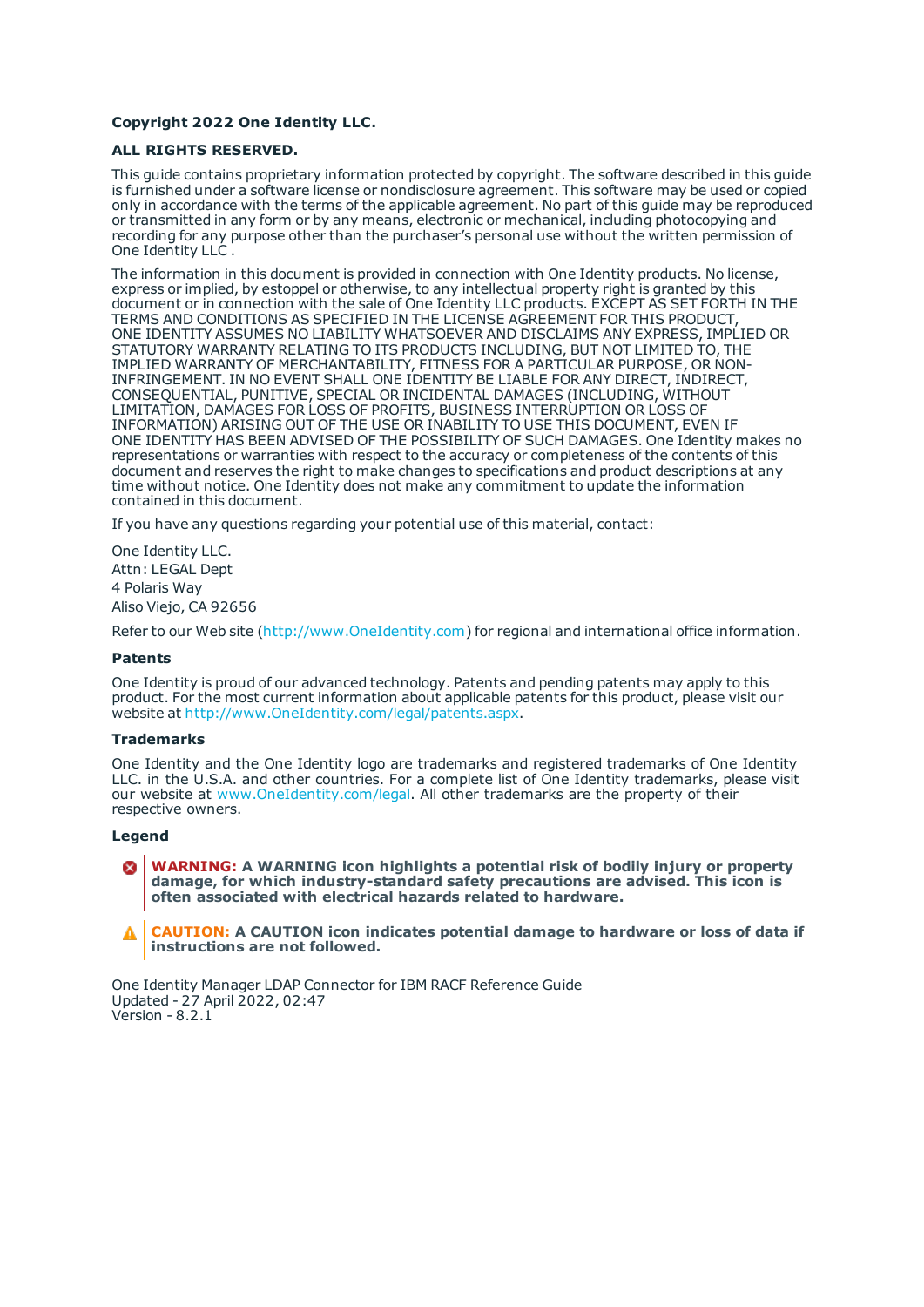### **Contents**

| Initializing and configuring the LDAP connector for IBM RACF  5 |  |
|-----------------------------------------------------------------|--|
|                                                                 |  |
|                                                                 |  |
|                                                                 |  |
|                                                                 |  |
|                                                                 |  |
|                                                                 |  |
|                                                                 |  |
|                                                                 |  |
|                                                                 |  |
|                                                                 |  |
|                                                                 |  |
|                                                                 |  |
|                                                                 |  |
|                                                                 |  |
|                                                                 |  |
|                                                                 |  |
|                                                                 |  |
|                                                                 |  |
|                                                                 |  |
|                                                                 |  |
|                                                                 |  |
|                                                                 |  |
|                                                                 |  |
|                                                                 |  |
|                                                                 |  |
|                                                                 |  |
|                                                                 |  |
|                                                                 |  |
|                                                                 |  |
|                                                                 |  |

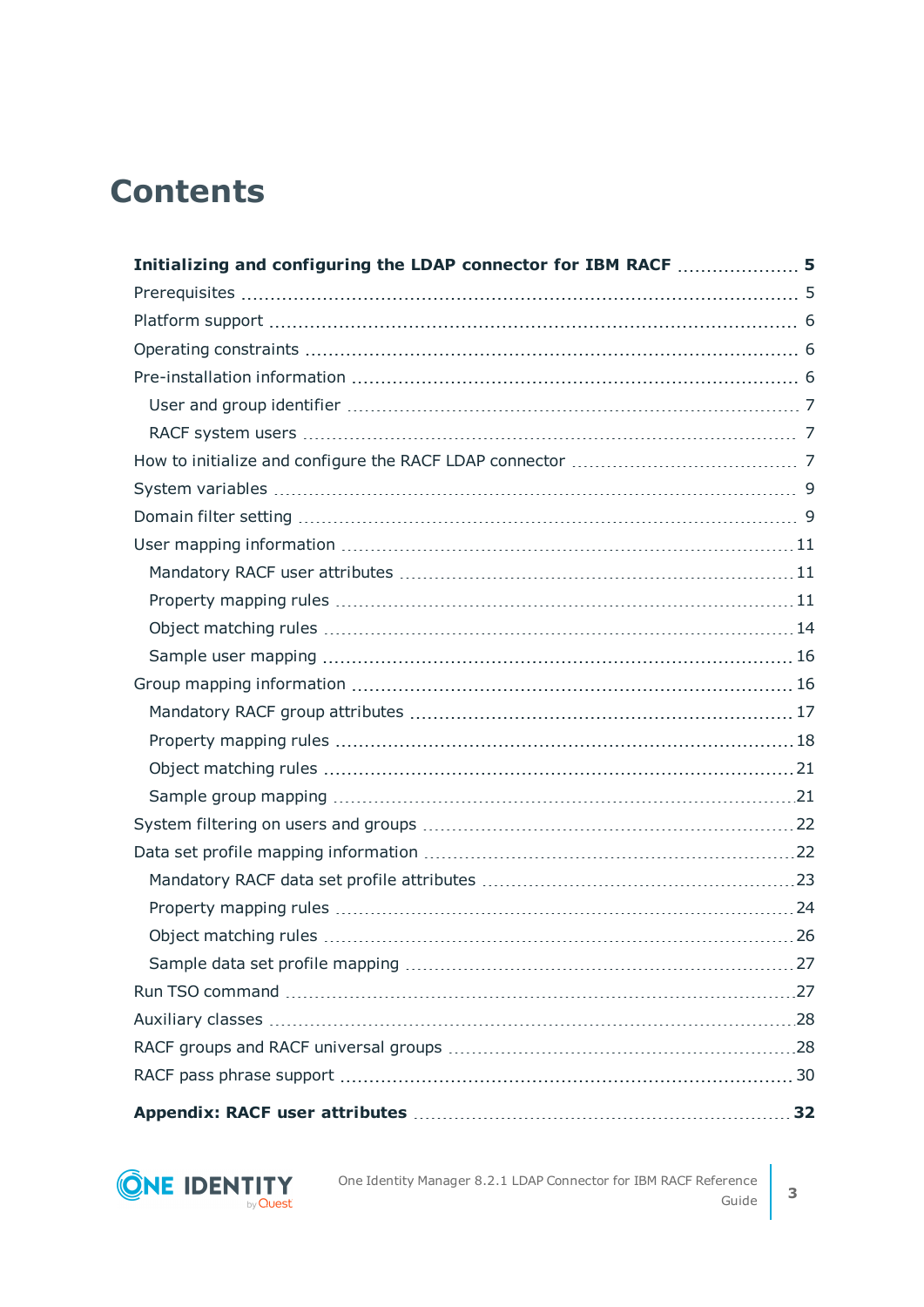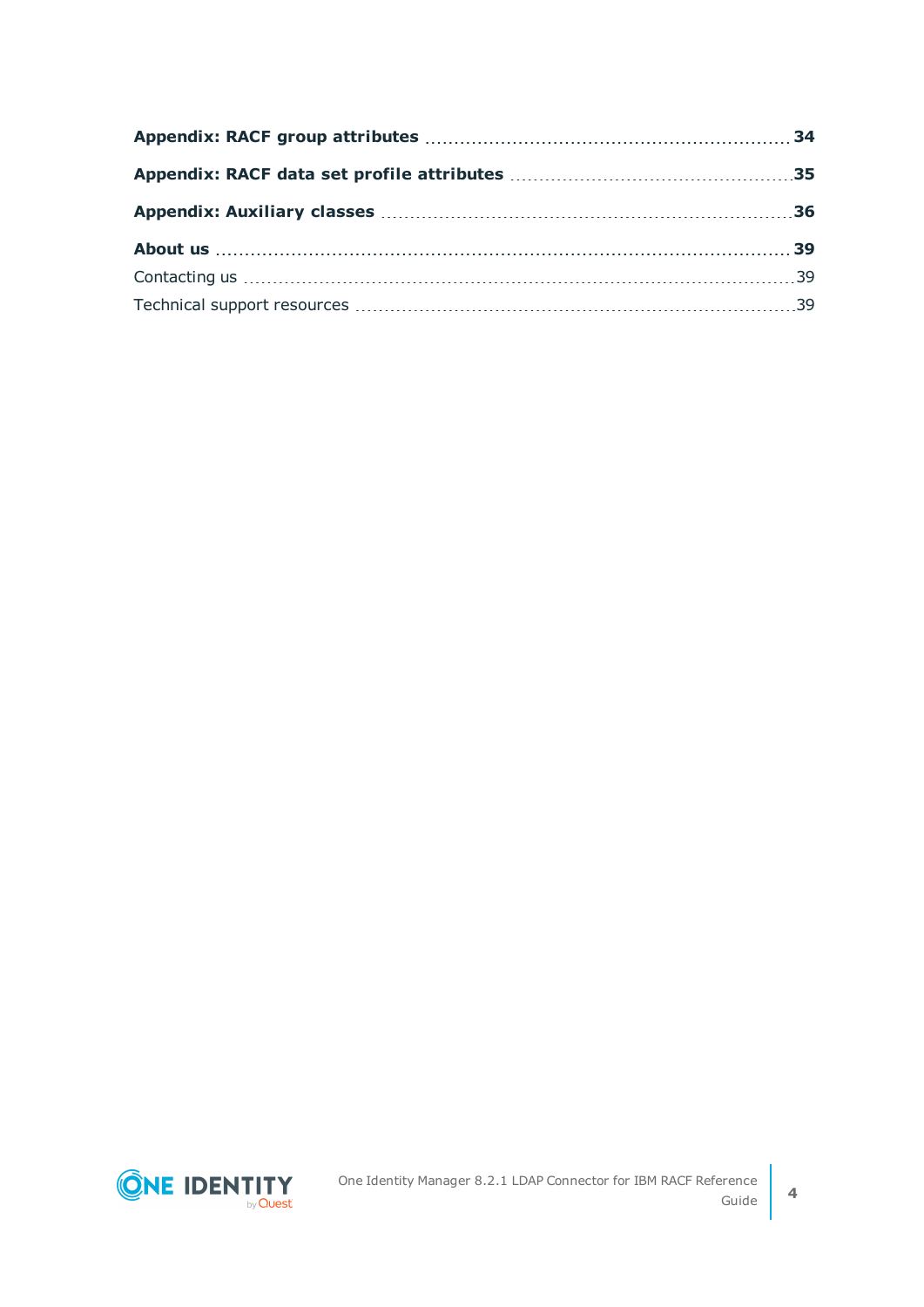# <span id="page-4-0"></span>**Initializing and configuring the LDAP connector for IBM RACF**

This document describes how to initialize and configure the RACF LDAP connector into an existing One Identity Manager system. This allows a One Identity Manager system to access, read, and update data stored in a RACF database on an IBM mainframe.

### **Detailed information about this topic**

- [Prerequisites](#page-4-1) on page 5
- $\cdot$  [Platform](#page-5-0) support on page 6
- $\cdot$  Operating [constraints](#page-5-1) on page 6
- $\cdot$  [Pre-installation](#page-5-2) information on page 6
- How to initialize and configure the RACF LDAP [connector](#page-6-2) on page 7
- [Domain](#page-8-1) filter setting on page 9
- System [variables](#page-8-0) on page 9
- $\cdot$  User mapping [information](#page-10-0) on page 11
- Group mapping [information](#page-15-1) on page 16
- Data set profile mapping [information](#page-21-1) on page 22
- Run TSO [command](#page-26-1) on page 27
- [Auxiliary](#page-27-0) classes on page 28
- RACF groups and RACF [universal](#page-27-1) groups on page 28
- <span id="page-4-1"></span>• RACF pass phrase [support](#page-29-0) on page 30

### **Prerequisites**

• The IBM mainframe must have the IBM Tivoli Directory Server for z/OS installed and configured.

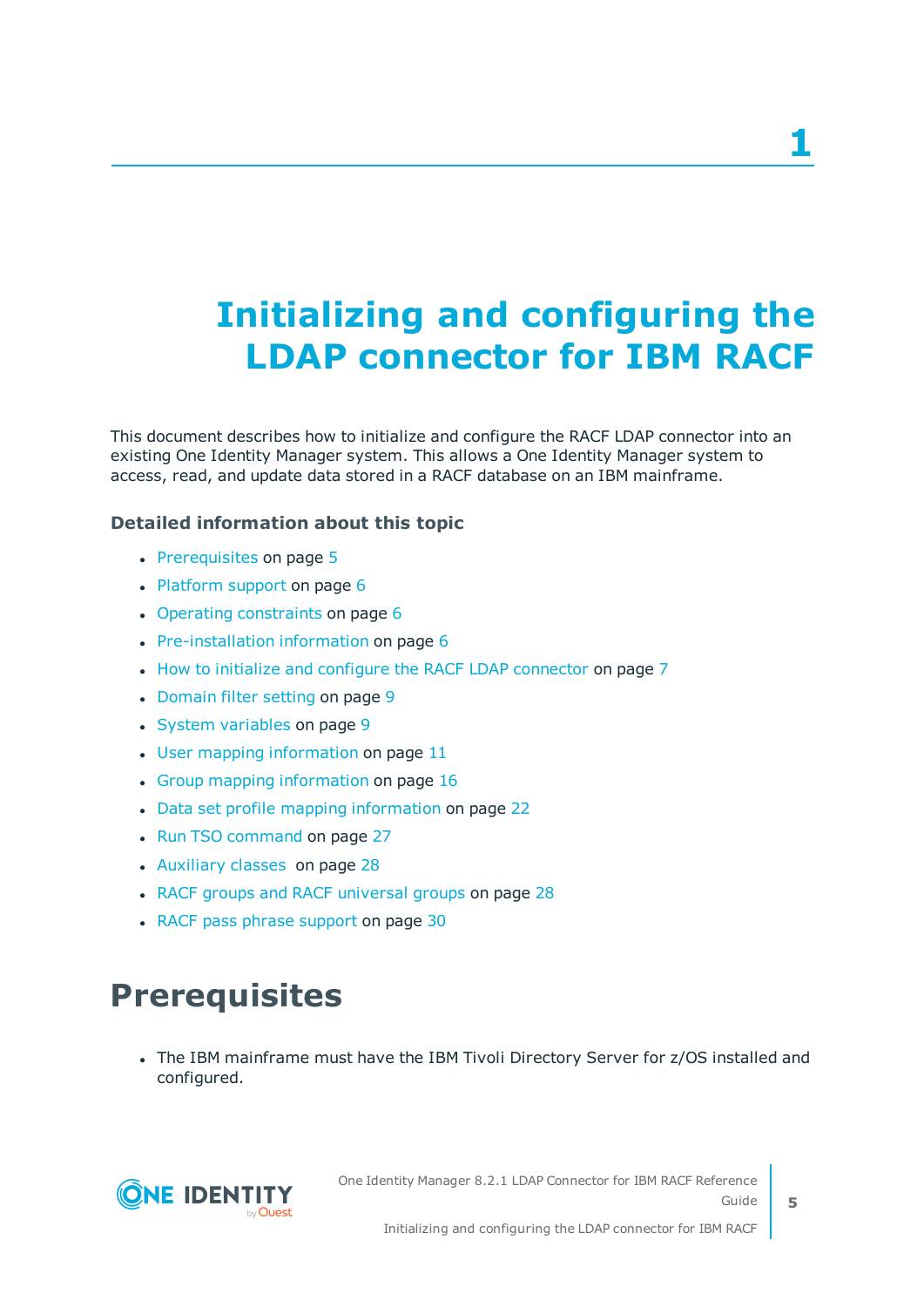- An LDAP service account must be created in your RACF database with the appropriate permissions to administer users and groups on this platform. To be able to administer everything in the RACF database, the user will need the RACF "special" privilege.
- If more than 4096 records need to be retrieved from the RACF database in any one search (e.g. if there are more than 4096 users defined on the system) then the Quest RACF TDS Exit must be installed and configured.
- <sup>l</sup> If data set profile data is to be synchronized, then the Quest RACF TDS Exit must be installed and configured.

NOTE: You can find Quest RACF TDS Exit on the installation medium in the directory MFR\dvd\AddOn\RacfTDSExit.

NOTE: Before attempting to connect to the Tivoli Directory Server with the One Identity Manager connector, it is recommended to first check that the LDAP server is running correctly. This can be tested with any LDAP browser for example the LDP.exe tool from Microsoft. For more information, see your *LDAP browser documentation*.

### <span id="page-5-0"></span>**Platform support**

The RACF LDAP connector has been verified for synchronization against the IBM mainframe running z/OS 1.8 (and RACF 1.8) or later.

### <span id="page-5-1"></span>**Operating constraints**

- There is an eight-character limit for user and group names on RACF.
- There is an eight-character limit for passwords on RACF.
- If the Quest RACF TDS Exit has not been installed, there is a limit of 4,096 records that can be read from the RACF system in any one search operation.
- If the Quest RACF TDS Exit has not been installed, the RACF dataset LDAP object is not available to the connector.

### <span id="page-5-2"></span>**Pre-installation information**

Read the information in this section before you install the RACF LDAP connector.

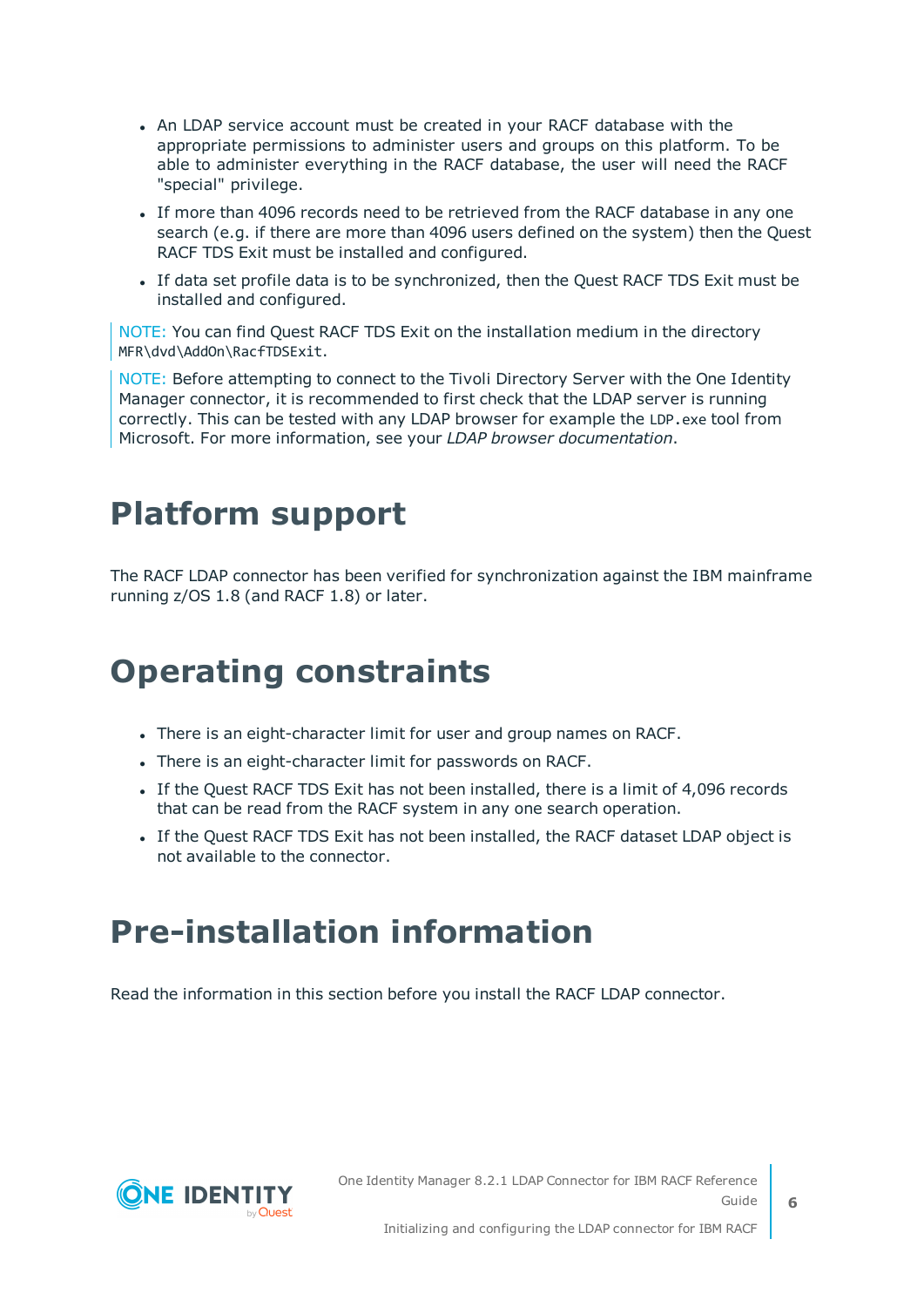### **Detailed information about this topic**

- User and group [identifier](#page-6-0) on page 7
- RACF [system](#page-6-1) users on page 7

### <span id="page-6-0"></span>**User and group identifier**

The LDAP implementation for RACF uses the racfid attribute to store the user name in a user object and the group name in a group object. The object containing the attribute defines whether it is referring to a user or a group.

### <span id="page-6-1"></span>**RACF system users**

RACF creates three special or system users that can be listed with an LDAP call. They are iicerta, iimulti, and iisitec. These system users cannot be altered by the connector through an LDAP call, so they are filtered by the connector. For example, when returning a list of all users in the RACF database, these three users will not be listed.

### <span id="page-6-2"></span>**How to initialize and configure the RACF LDAP connector**

NOTE: The following sequence describes how you configure a synchronization project if the Synchronization Editor is in expert mode.

### *To set up initial synchronization project for RACF*

- 1. Start the Synchronization Editor and log in.
- 2. From the start page, select **Start a new synchronization project**. This starts the Synchronization Editor project wizard.
- 3. On the **Choose target system** page, select **RACF LDAP Connector**.
- 4. On the **System access** page, click **Next**.
- 5. On the **Create system connection** page, select **Create new system connection**.
- 6. On the system connection wizard start page, click **Next.**
- 7. On the **Network** page:
	- a. In the **Server** field, enter the DNS name or IP address of your mainframe server.

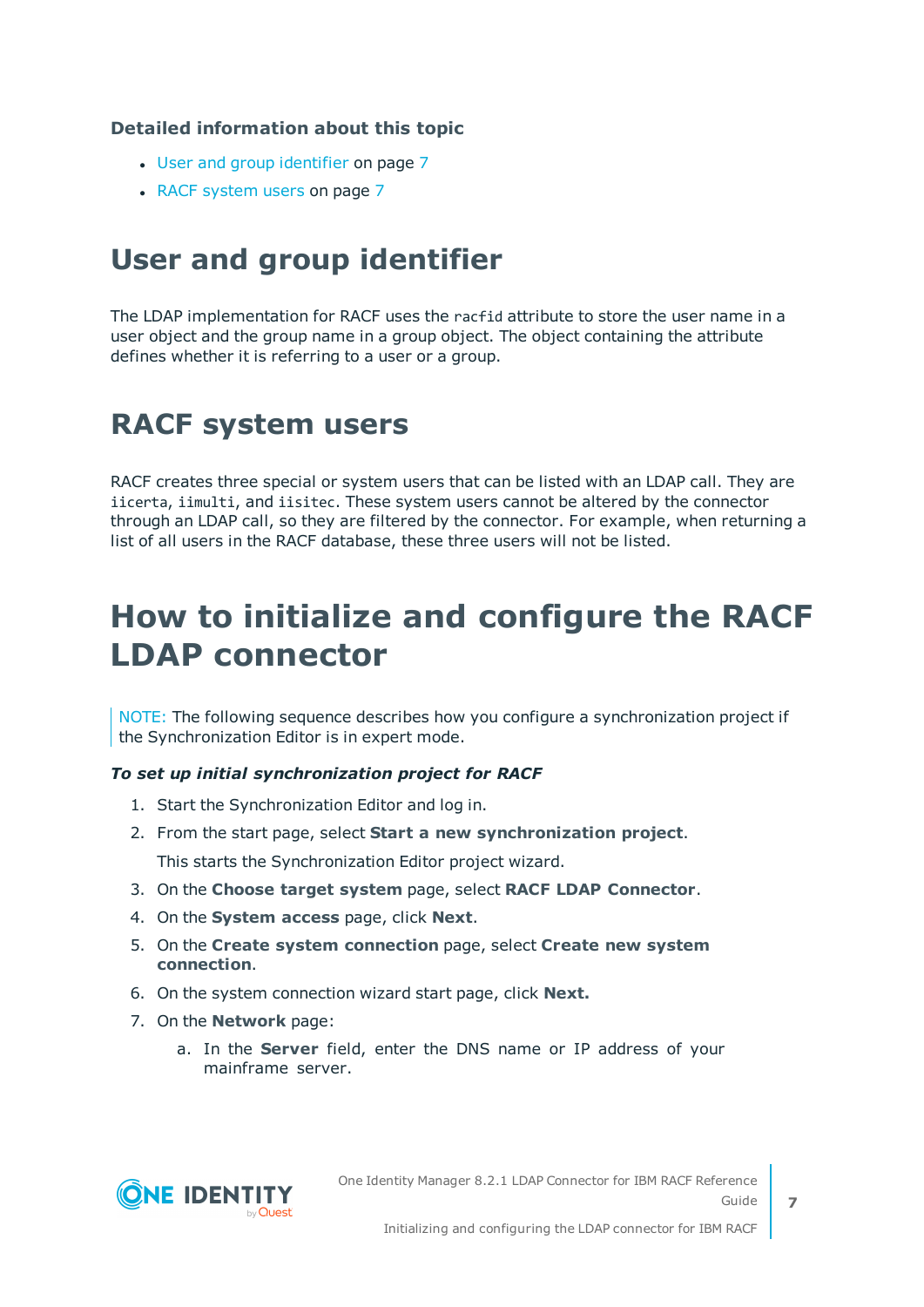- b. In the **Port** field, enter the port number.
- c. Click **Test** to ensure the server is accessible.
- d. The Tivoli Directory Server for z/OS supports LDAP v3. Enter the number 3 in the **Protocol version**.
- e. If SSL is to be used, select the **Use SSL** check box.
- 8. On the **Authentication** page:
	- For basic authentication, do the following:
		- a. Set the **Authentication method** to **Basic**.
		- b. In the **Credentials** section, enter the full DN and password of the administrator account on your RACF system.
		- c. Click **Test** to check that the credentials are valid.
	- For external (client certificate) authentication, do the following:
		- a. Set the **Authentication method** to **External**.
		- b. In the **Client Certificate** section, enter the 40 character SHA1 thumbprint of the locally stored client certificate to be used for authentication.

This thumbprint can be obtained from the Microsoft Management Console snap-in for managing certificates.

NOTE: The certificate must be installed in the **Personal** area of the **Current User** certificate store.

c. Click **Test** to check that the credentials are valid.

The schema is loaded from the RACF system.

- 9. On the **Search options** page:
	- a. In the **Base DN for searches** drop-down list, select the correct base DN for your system.
	- b. Clear the **Use paged search** check box.
- 10. On the **System attributes** page, in the **Revision properties** section, clear the **createTimestamp** and **modifyTimestamp** entries by double-clicking them.
- 11. Click **Finish**.

This takes you back to the Synchronization Editor project wizard.

12. On the **One Identity Manager connection** page, enter the database connection data.

This loads the RACF schema into One Identity Manager. Wait for this to complete.

- 13. On the **Select project template** page, select **Create blank project**.
- 14. On the **General** page, enter a display name for your synchronization project and set a scripting language if required.
- 15. Click **Finish**.
- 16. Select **Activate project**.

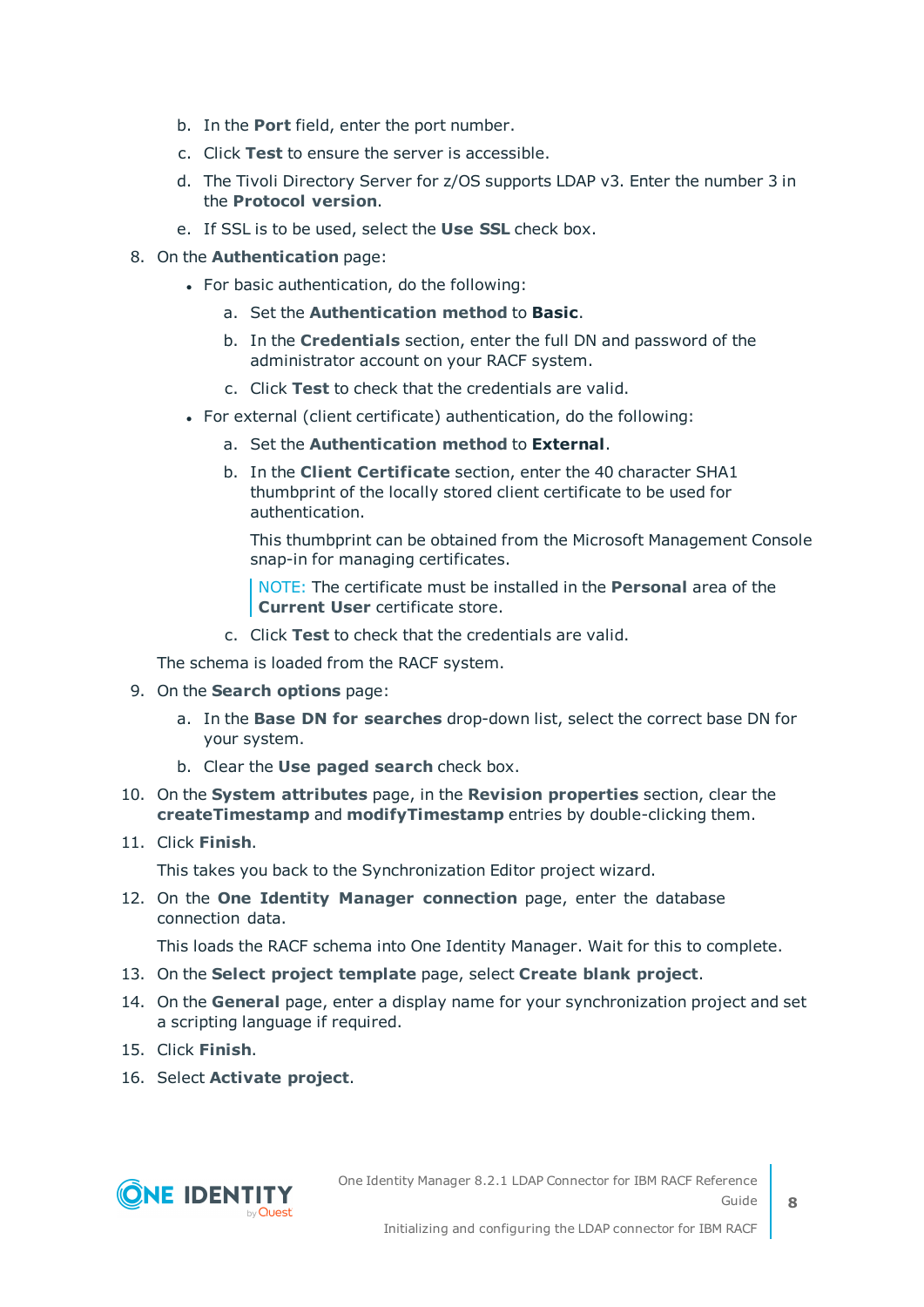### **Related topics**

- [Domain](#page-8-1) filter setting on page 9
- User mapping [information](#page-10-0) on page 11
- Group mapping [information](#page-15-1) on page 16
- <span id="page-8-0"></span>• Data set profile mapping [information](#page-21-1) on page 22

### **System variables**

The following system variables must be defined for the attribute mappings. For more detailed information about variables, see the *One Identity Manager Target System Synchronization Reference Guide*.

#### **Table 1: System variables**

| <b>Name</b>         | <b>Value</b>                                                                                                                     |
|---------------------|----------------------------------------------------------------------------------------------------------------------------------|
| IdentDomain         | The name of your RACF domain, for example, RACF DOMAIN                                                                           |
| <b>UserLocation</b> | Parent DN of your RACF user container, for example,<br>profiletype=user, cn=mainframe1, o=mycompany, c=com                       |
| GroupLocation       | Parent DN of your RACF group container, for example,<br>profiletype=group, cn=mainframe1, o=mycompany, c=com                     |
|                     | DatasetLocation Parent DN of your RACF dataset container, for<br>example, profiletype=dataset, cn=mainframe1, o=mycompany, c=com |

#### **Related topics**

- [Domain](#page-8-1) filter setting on page 9
- $\cdot$  Property [mapping](#page-10-2) rules on page 11
- $\cdot$  Property [mapping](#page-17-0) rules on page 18
- Property [mapping](#page-23-0) rules on page 24

### <span id="page-8-1"></span>**Domain filter setting**

A domain filter must be created to identify information that has been retrieved from the RACF database to keep it separate from other imported data.

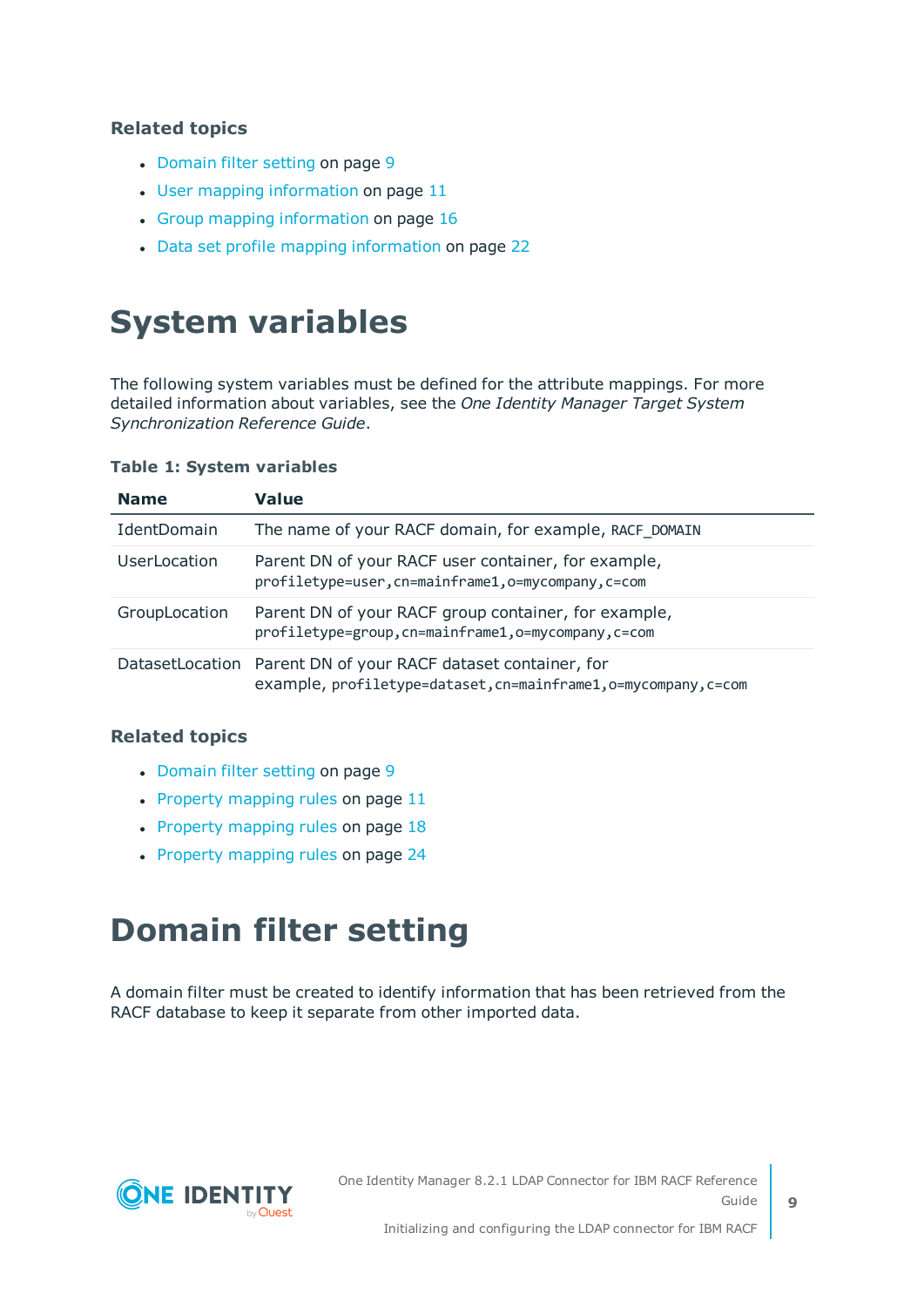- 1. Update the One Identity Manager schema so that all entries are included.
	- a. In the Synchronization Editor, open your RACF project.
	- b. Select **Configuration > One Identity Manager connection**.
	- c. In the **General** section, click **Update schema**.
	- d. Click **Yes** in the next two dialogs.
	- e. Click **OK** when complete.
- 2. In Manager
	- a. Select **LDAP > Domains**.
	- b. In the result list toolbar, click  $\mathbf{L}$ .
	- c. On the **General** tab, enter the following general master data.

#### **Table 2: Domain Master Data**

| <b>Property</b>            | <b>Description</b>                                                                |
|----------------------------|-----------------------------------------------------------------------------------|
| Display name               | Display name, for example, RACF Domain                                            |
| Distinguished<br>name      | Distinguished name of the domain, for example,<br>cn=mainframe1,o=mycompany,c=com |
| Domain                     | Domain name, for example, RACF DOMAIN                                             |
| Structural<br>object class | Structural object class representing the object type; enter<br><b>DCOBJECT</b>    |

- d. Save the changes.
- 3. In the Synchronization Editor, open your RACF project.
	- a. Select **Configuration > One Identity Manager connection**.
	- b. Select the **Scope view** and click **Edit scope**.
	- c. Select the object type LDPDomain in the **Scope hierarchy** list and set the **Object filter** to Ident\_Domain ='\$IdentDomain\$'.
	- d. Save the changes.

For more detailed information about scopes, see the *One Identity Manager Target System Synchronization Reference Guide*.

#### **Related topics**

• System [variables](#page-8-0) on page 9



**10**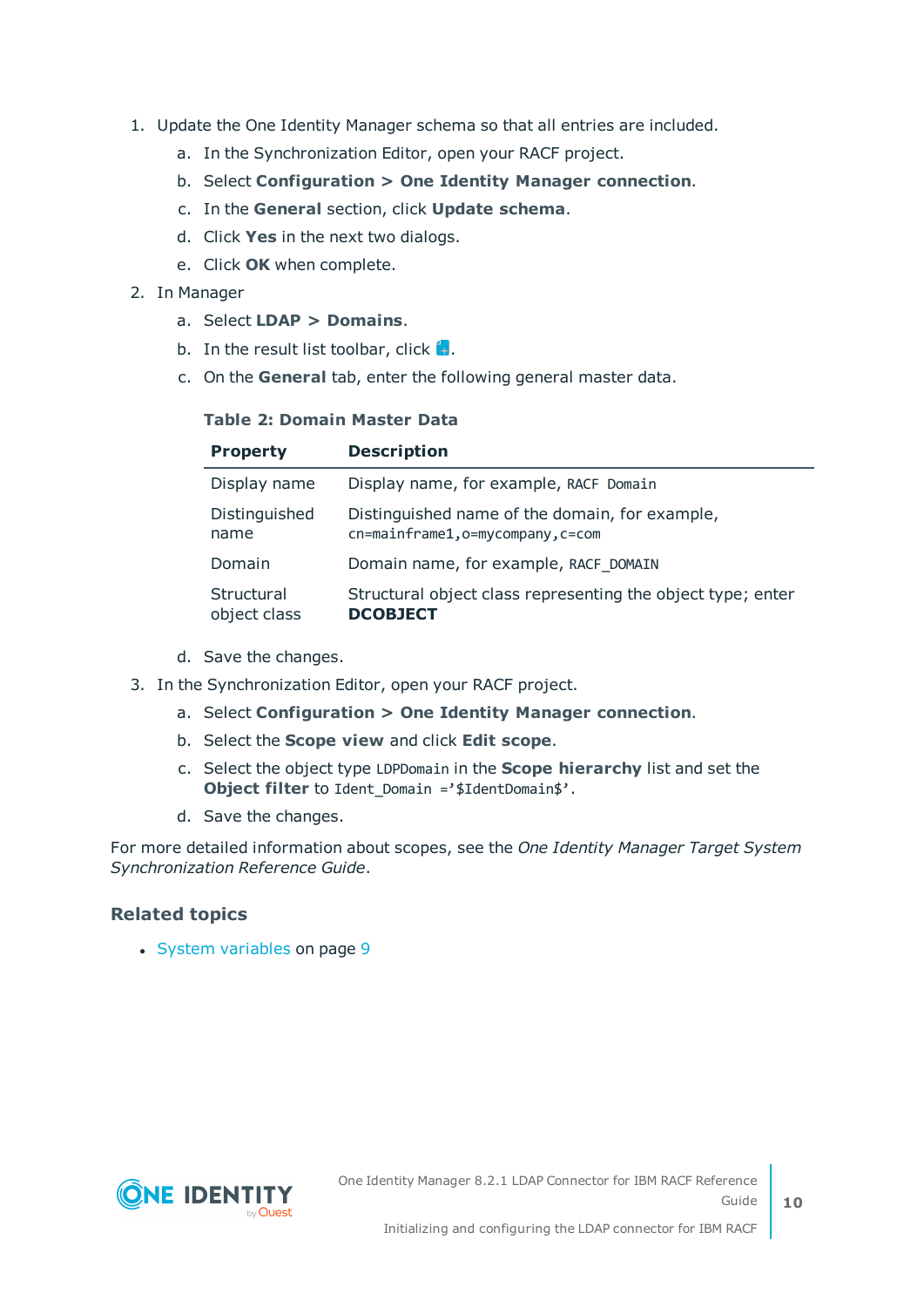## <span id="page-10-0"></span>**User mapping information**

This section describes a possible mapping between a user account in RACF and the standard One Identity Manager database table called LDAPAccount.

• Set up a new mapping from LDAPAccount(all) to racfUser(all).

For more detailed information about setting up mappings, see the *One Identity Manager Target System Synchronization Reference Guide.*

### **Detailed information about this topic**

- [Mandatory](#page-10-1) RACF user attributes on page 11
- $\cdot$  Property [mapping](#page-10-2) rules on page 11
- Object [matching](#page-13-0) rules on page 14
- $\cdot$  Sample user [mapping](#page-15-0) on page 16

### <span id="page-10-1"></span>**Mandatory RACF user attributes**

When creating a user in the RACF database, the following LDAP attributes must be defined:

- objectclass
- $rac{1}{2}$  racfid

### **Related topics**

- $\cdot$  Property [mapping](#page-10-2) rules on page 11
- Object [matching](#page-13-0) rules on page 14

### <span id="page-10-2"></span>**Property mapping rules**

• CanonicalName ← vrtEntryCanonicalName

vrtEntryCanonicalName is a virtual property, set to the canonical name of the object in the connector.

Sample value:

COM/MYCOMPANY/MAINFRAME1/USER/USER1234

 $\cdot$  cn  $\leftarrow \rightarrow$  racfid

On the RACF system, racfid is the user ID. Sample value:

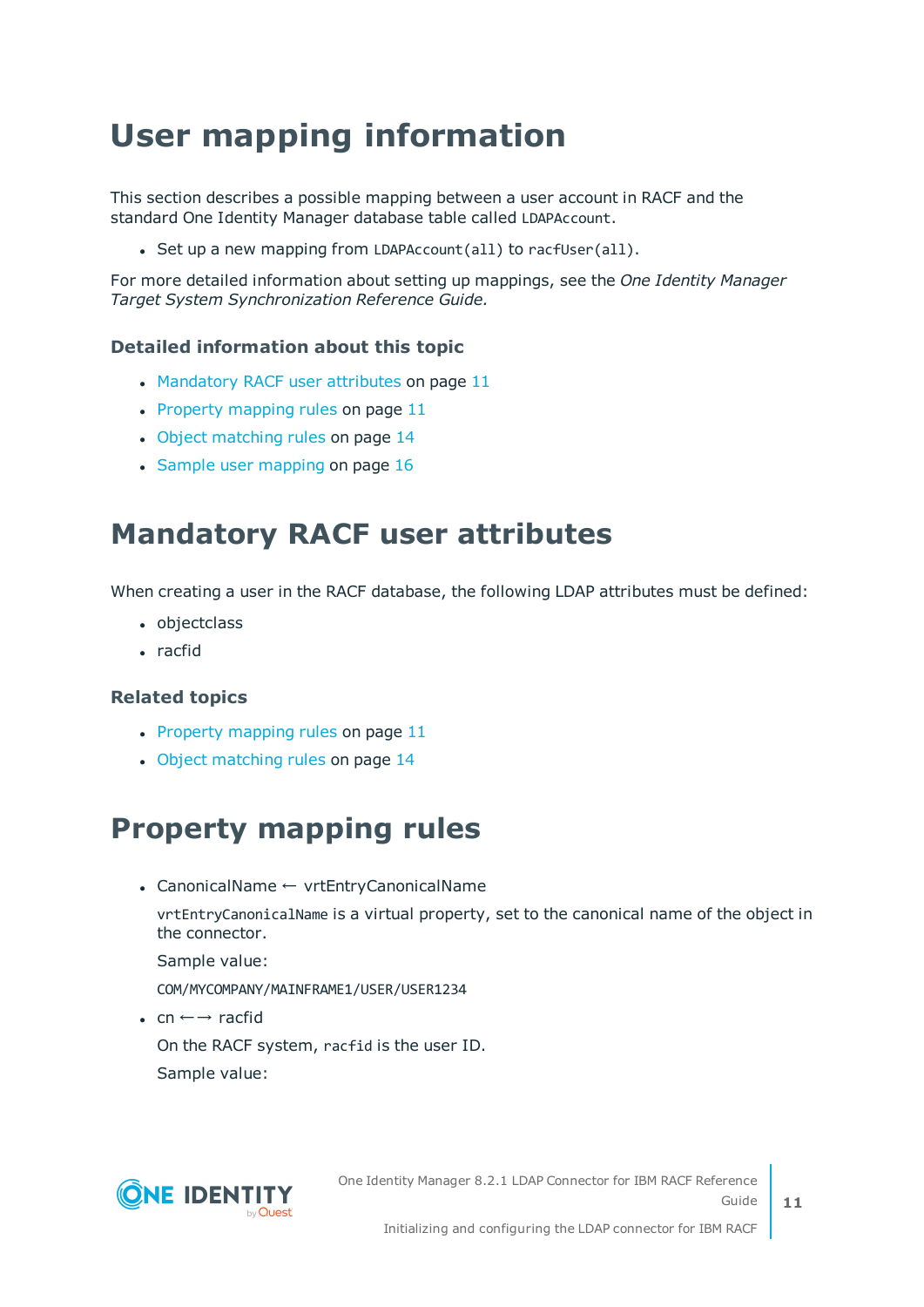USER1234

• DistinguishedName ← vrtEntryDN

vrtEntryDN is a virtual property, set to the DN of the object in the connector. Select the **Force mapping against direction of synchronization** check box.

Sample value:

racfid=USER1234,profiletype=user,cn=mainframe1,o=mycompany,c=com

• ObjectClass  $\leftarrow \rightarrow$  objectClass

The objectClass attribute (multi-valued) on the RACF system. Select the **Ignore case sensitivity** check box.

Sample value:

TOP;RACFBASECOMMON;RACFUSER

• StructuralObjectClass ← vrtStructuralObjectClass

vrtStructuralObjectClass on the RACF system defines the single object class for the object type. Select the **Ignore case sensitivity** check box.

Sample value:

RACFUSER

• UID LDPDomain ← vrtIdentDomain

Create a fixed value property variable on the RACF side called vrtIdentDomain that is set to the value \$IdentDomain\$. Map this to UID LDPDomain. This causes a conflict, and the Property Mapping Rule Conflict Wizard opens automatically.

#### *To resolve the conflict*

- 1. In the Property Mapping Rule Conflict Wizard, select the first option and click **OK**.
- 2. On the **Select an element** page, select **Ident\_Domain** and click **OK**.
- 3. Confirm the security prompt with **OK**.
- 4. On the **Edit property** page:
	- a. Clear **Save unresolvable keys**.
	- b. Select **Handle failure to resolve as error**.

To close the Property Mapping Rule Conflict Wizard, click **OK**.

5. Select the **Force mapping against direction of synchronization** check box.

Sample value:

RACF\_DOMAIN

• vrtParentDN  $\rightarrow$  vrtEntryParentDN

Create a fixed value property variable on the One Identity Manager side called vrtParentDN equal to a fixed string with the value \$UserLocation\$. Map this to vrtEntryParentDN on the RACF side.

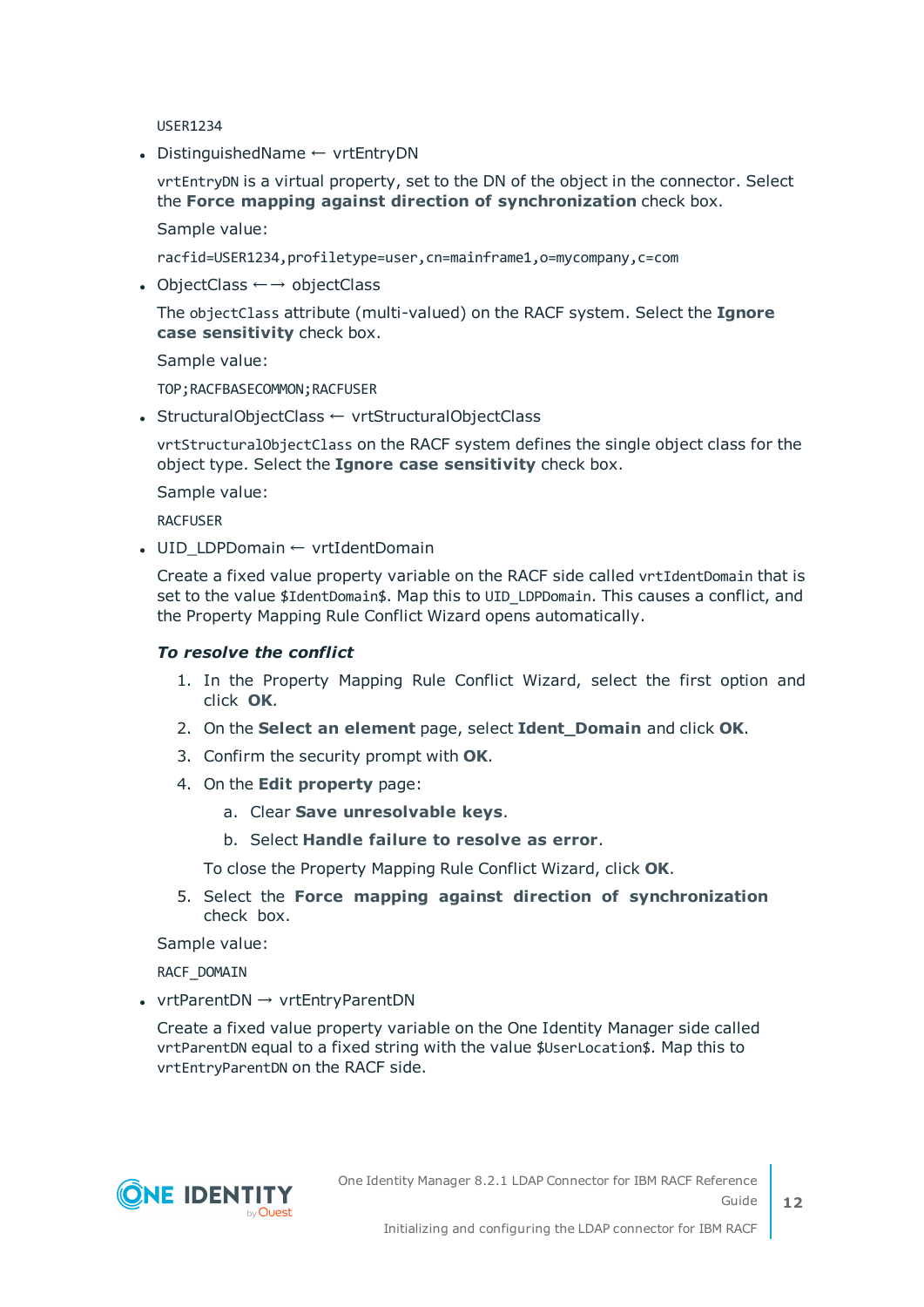Sample value:

profiletype=user,cn=mainframe1,o=mycompany,c=com

• vrtRDN  $\rightarrow$  vrtEntryRDN

Create a new variable on the One Identity Manager side of type **Script Property** with the name vrtRDN and a data type of **String**. In the **Scripts** section, enter one of the following scripts in the **Read script** section, depending on whether your project is configured for C# or Visual Basic.

C# Script

references VI.TSUtils.dll;

return (VI.TargetSystem.Base.Utils.LDAP.RDN.Create("cn", useOldValues ? \$cn[o]\$ : \$cn\$).ToString()).Replace("cn=","racfid=");

VB Script

References VI.TSUtils.dll

Imports VI.TargetSystem.Base.Utils.LDAP

```
Dim name as String = ""
```
If useOldValues Then

 $name = $cn[o]$ \$

Else

 $name = $cn$$ 

End If

return RDN.Create("cn",name).ToString().Replace("cn=","racfid=")

Then map this to vrtEntryRDN on the RACF side.

Sample value:

USER1234

 $\bullet$  userPassword  $\rightarrow$  racfPassword

Used to change a user's RACF password. A condition must be set on this rule to map the password only when there is a value to be copied.

#### *To add a condition*

- 1. Create the mapping.
- 2. Edit the property mapping rule.
- 3. Expand the **Condition for execution** section at the bottom of the dialog.
- 4. Click **Add condition** and set the following condition (a blank password is indicated by using two apostrophe characters).

Left.UserPassword<>''

• UID LDAPContainer ← vrLDAPContainerDN



**13**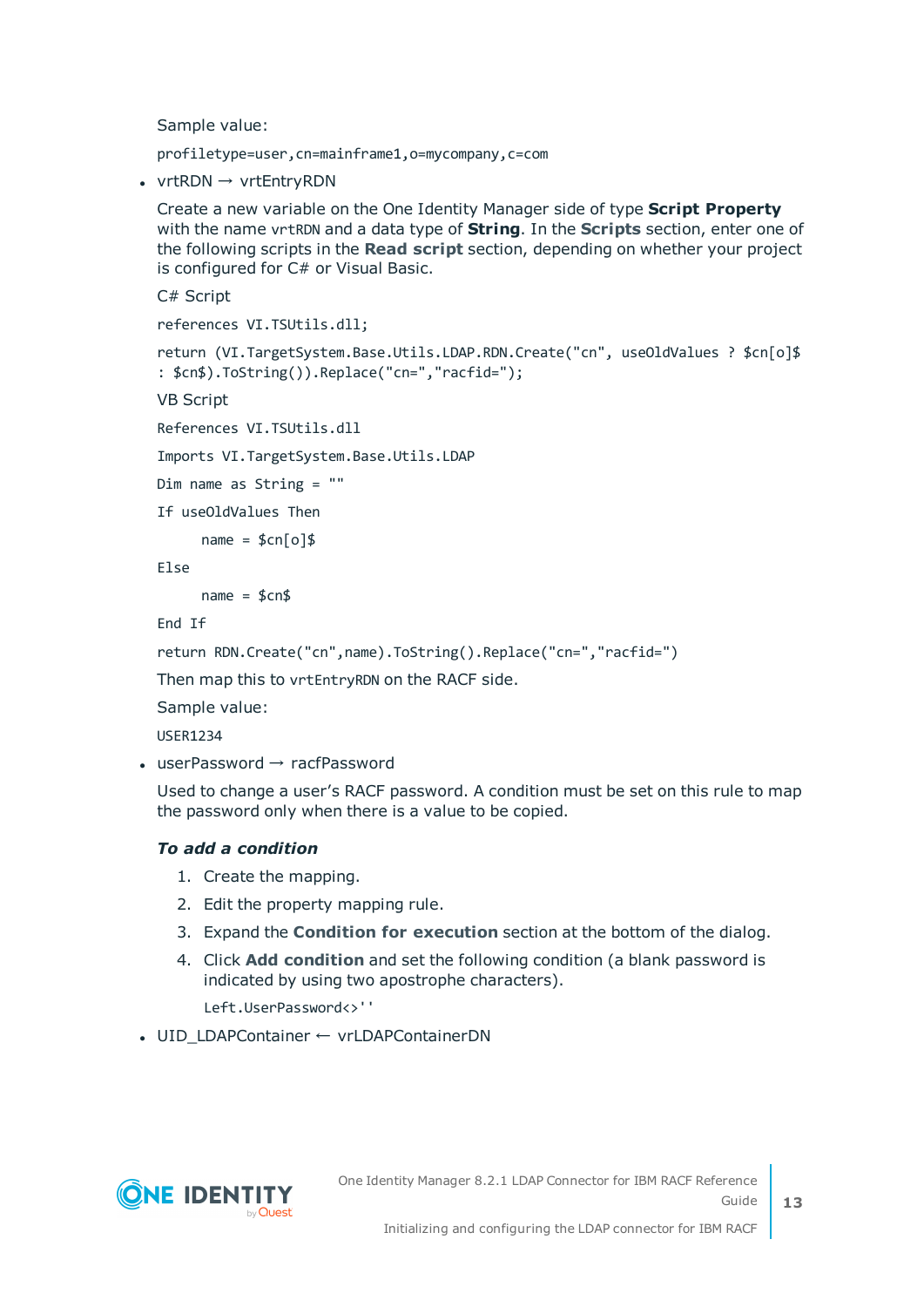This is a workaround needed to support group mappings. Create a new fixed value variable on the RACF side of type **String** with no value called vrtLDAPContainerDN with the value set to \$UserLocation\$. This generates a property mapping rule conflict.

### *To resolve the conflict*

- 1. In the Property Mapping Rule Conflict Wizard, select the first option and click **OK**.
- 2. On the **Select an element** page, select **DistinguishedName** and click **OK**.
- 3. Confirm the security prompt with **OK**.
- 4. On the **Edit property** page:
	- a. Clear **Save unresolvable keys**.
	- b. Select **Handle failure to resolve as error**.
	- c. Select **Ignore case**.
- 5. To close the Property Mapping Rule Conflict Wizard, click **OK**.

### **Related topics**

- [Mandatory](#page-10-1) RACF user attributes on page 11
- System [variables](#page-8-0) on page 9
- Object [matching](#page-13-0) rules on page 14
- Sample user [mapping](#page-15-0) on page 16

### <span id="page-13-0"></span>**Object matching rules**

• DistinguishedName (primary rule) vrtEntryDN

vrtEntryDN is a virtual property, set to the DN of the object in the connector. This forms a unique ID to distinguish individual user objects on the RACF system.

#### *To convert this mapping into an object matching rule*

- 1. Select the property mapping rule in the rule window.
- 2. Click  $\overline{a}$  in the rule view toolbar.

A message appears.

- 3. Click **Yes** to convert the property mapping rule into an object matching rule and save a copy of the property mapping rule.
- 4. Edit the object mapping rule and ensure that the **Case sensitive** check box is not selected.

Sample value:

racfid=USER1234,profiletype=user,cn=mainframe1,o=mycompany,c=com

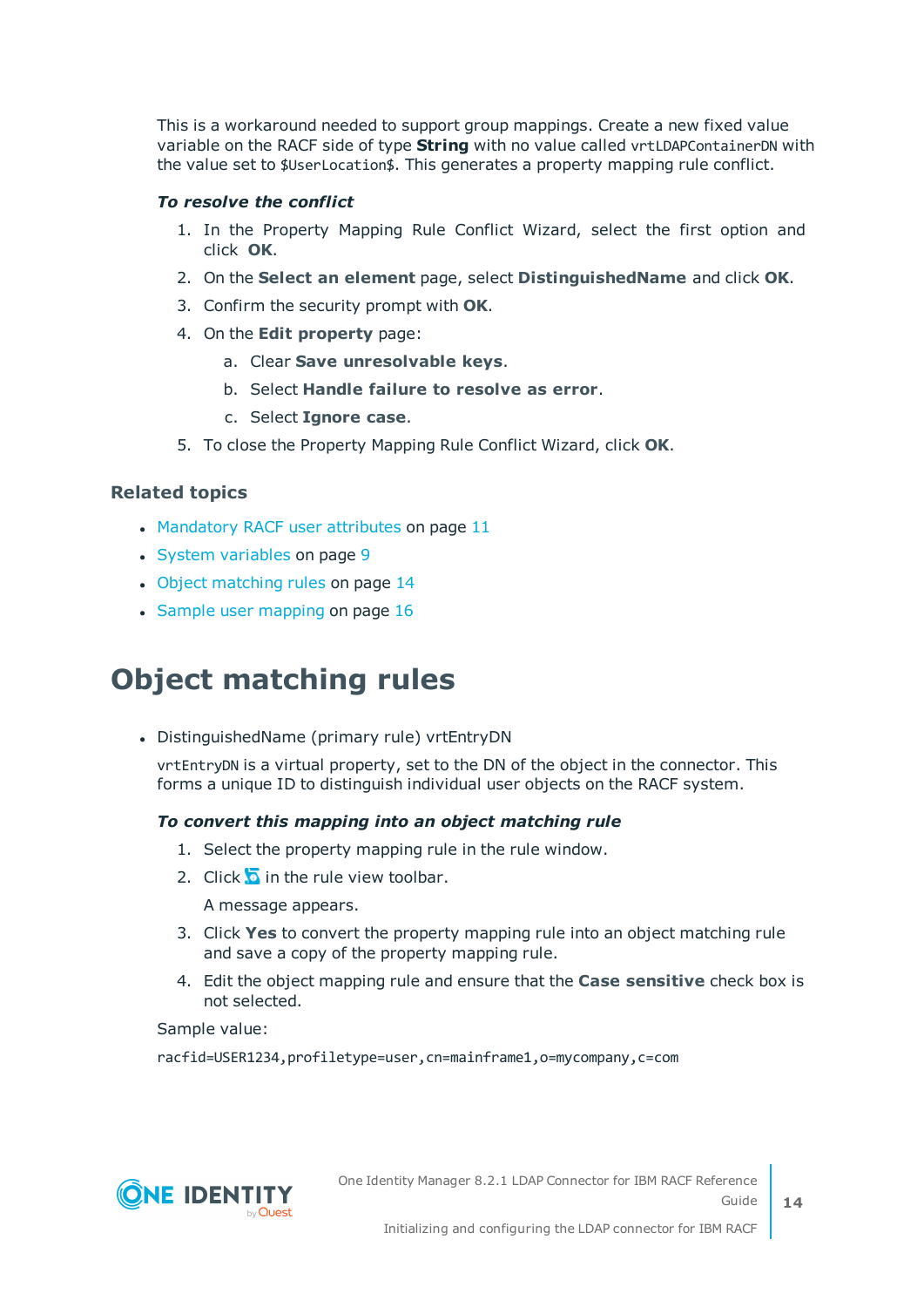### **Related topics**

- [Mandatory](#page-10-1) RACF user attributes on page 11
- Property [mapping](#page-10-2) rules on page  $11$
- Sample user [mapping](#page-15-0) on page  $16$



One Identity Manager 8.2.1 LDAP Connector for IBM RACF Reference Guide Initializing and configuring the LDAP connector for IBM RACF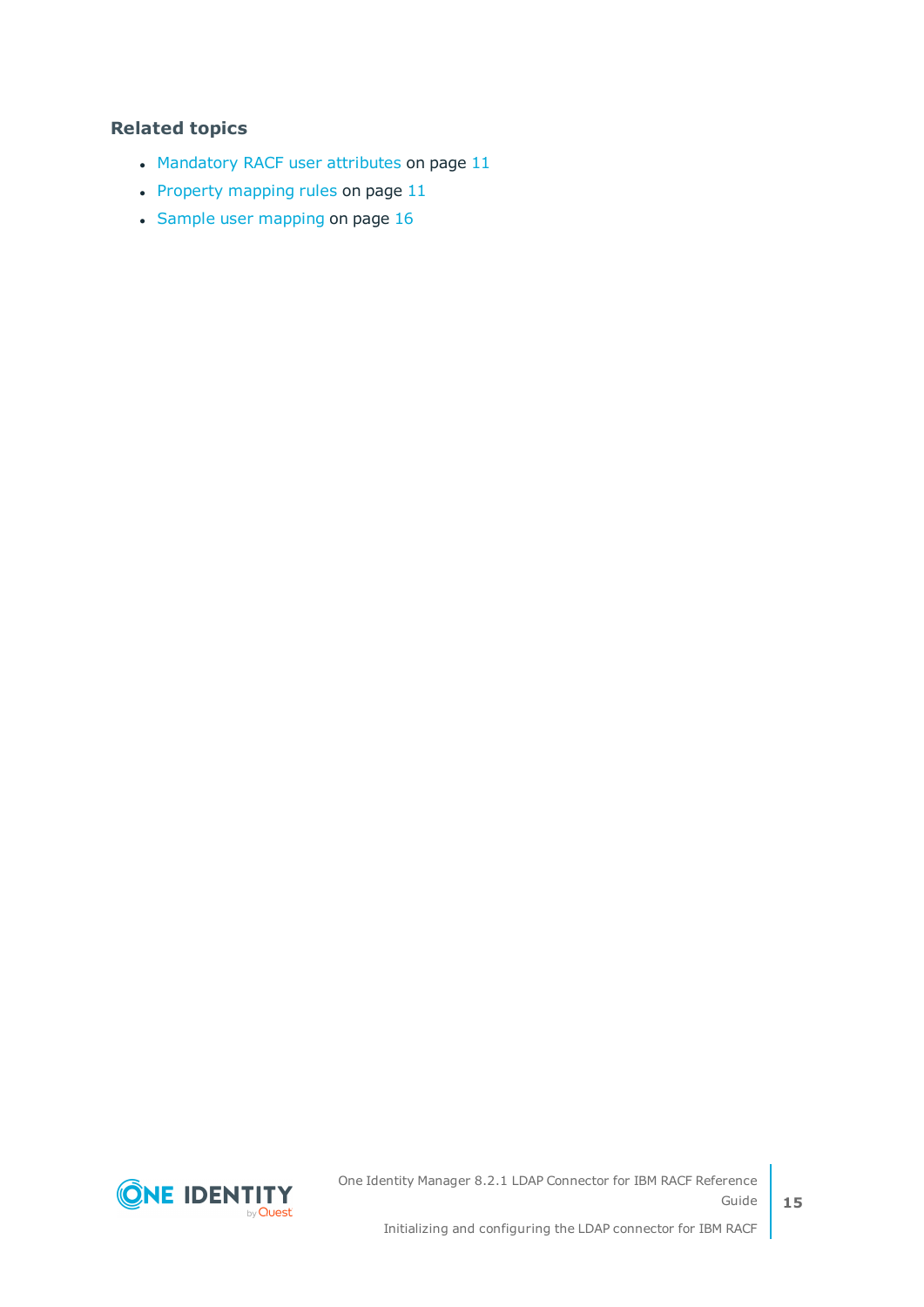### <span id="page-15-0"></span>**Sample user mapping**

The following figure shows the user mapping in operation.



### <span id="page-15-1"></span>**Group mapping information**

This section shows a possible mapping between a user account in RACF and the standard One Identity Manager database table called LDAPGroup. The data set profile mapping used later also maps to LDAPGroup, so a filter must be applied in order to tell these apart.

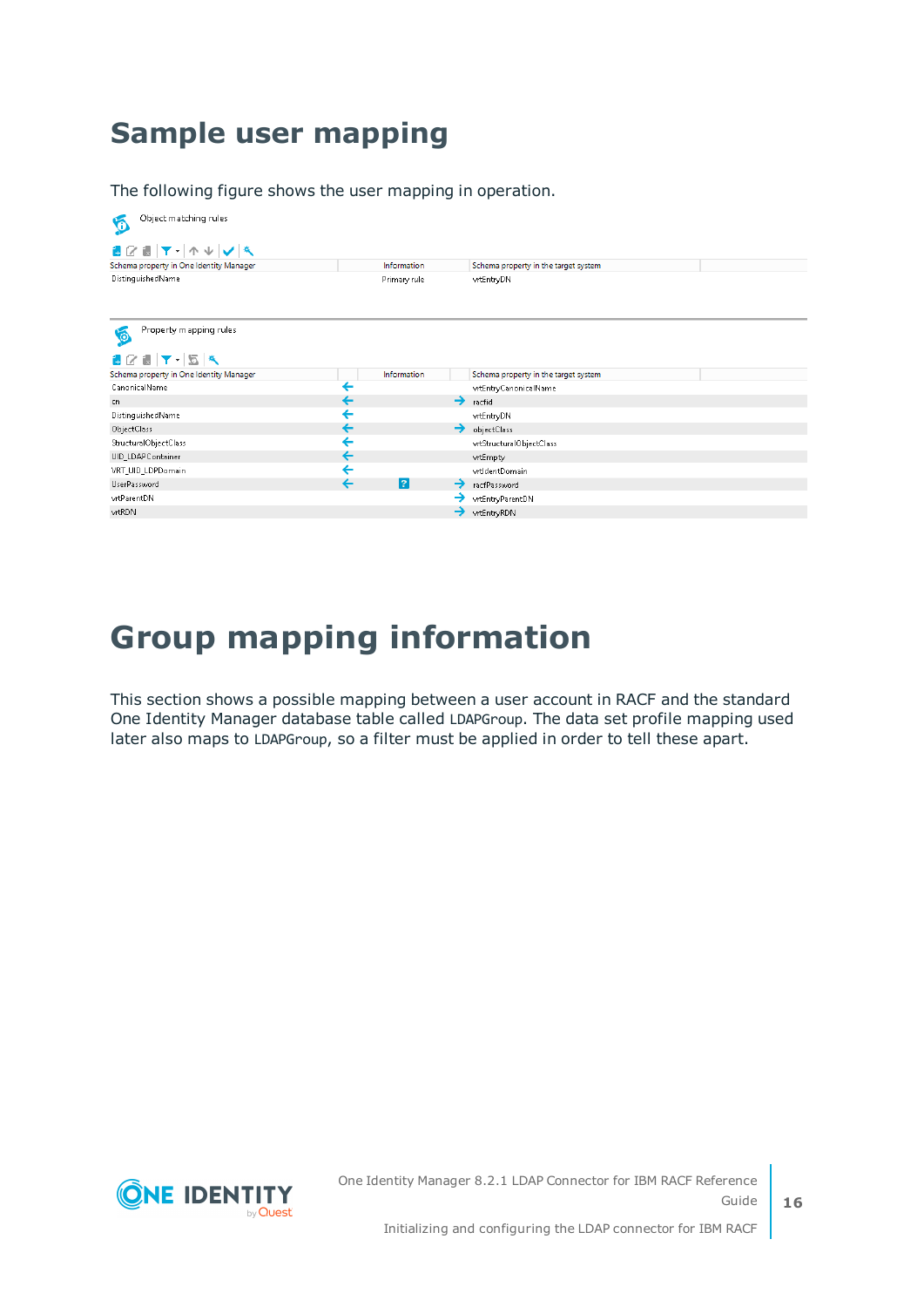. When creating the group mapping, add a new schema class as follows.

#### **Table 3: Schema class settings**

| <b>Property</b>             | Value                             |
|-----------------------------|-----------------------------------|
| Schema type                 | LDAPGroup                         |
| Display name                | LDAPGroup (RACFGroup)             |
| Class name                  | LDAPGroup_racfgroup               |
| Select objects: Condition   | StructuralObjectClass='racfgroup' |
| Select objects: Ignore case | Activated                         |

• Select this new schema class, LDAPGroup (RACF Group), for this mapping to racfGroup (all) on the RACFside.

For more detailed information about setting up mappings, see the *One Identity Manager Target System Synchronization Reference Guide*.

### **Detailed information about this topic**

- [Mandatory](#page-16-0) RACF group attributes on page 17
- $\cdot$  Property [mapping](#page-17-0) rules on page 18
- Object [matching](#page-20-0) rules on page 21
- Data set profile mapping [information](#page-21-1) on page 22
- Sample group [mapping](#page-20-1) on page 21

### <span id="page-16-0"></span>**Mandatory RACF group attributes**

When creating a group in the RACF database, the following LDAP attributes must be defined:

- objectclass
- $\cdot$  racfid

#### **Related topics**

- $\cdot$  Property [mapping](#page-17-0) rules on page 18
- Object [matching](#page-20-0) rules on page 21

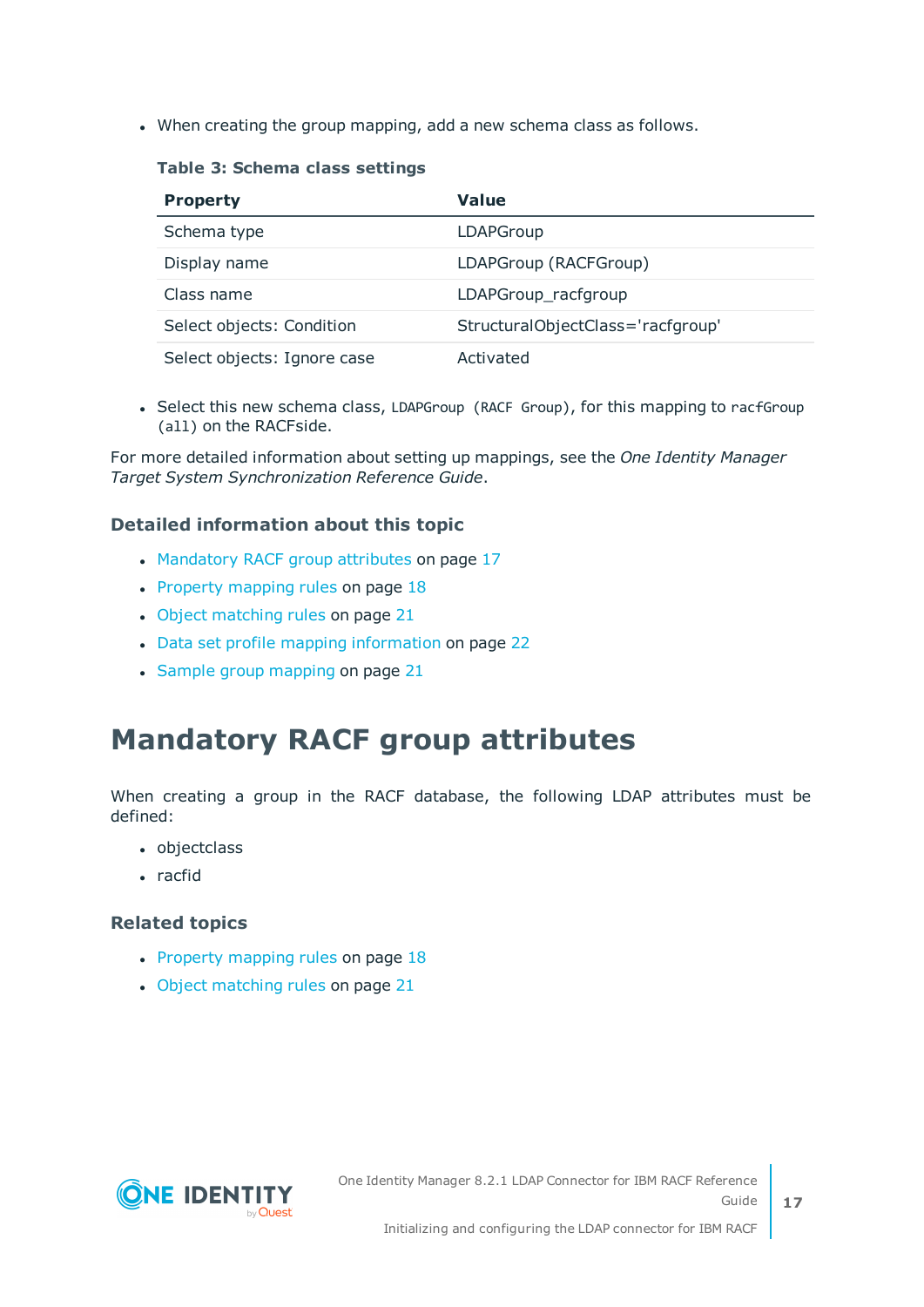### <span id="page-17-0"></span>**Property mapping rules**

• CanonicalName ← vrtEntryCanonicalName

vrtEntryCanonicalName is a virtual property, set to the canonical name of the object in the connector.

Sample value:

COM/MYCOMPANY/MAINFRAME1/GROUP/USERGRP

• cn  $\leftarrow \rightarrow$  racfid

On the RACF system, racfid is the group ID.

Sample value:

USERGRP

• DistinguishedName ← vrtEntryDN

vrtEntryDN is a virtual property, set to the DN of the object in the connector. Select the **Force mapping against direction of synchronization** check box.

Sample value:

racfid=USERGRP,profiletype=group,cn=mainframe1,o=mycompany,c=com

• ObjectClass  $\leftarrow$  → objectClass

The objectClass attribute (multi-valued) on the RACF system. Select the **Ignore case sensitivity** check box.

Sample value:

TOP;RACFBASECOMMON;RACFGROUP

• StructuralObjectClass ← vrtStructuralObjectClass

vrtStructuralObjectClass on the RACF system defines the single object class for the object type.

Sample value:

**RACFGROUP** 

• UID\_LDPDomain ← vrtIdentDomain

Create a fixed value property variable on the RACF side called vrtIdentDomain that is set to the value \$IdentDomain\$. Map this to UID LDPDomain. This will cause a conflict and the Property Mapping Rule Conflict Wizard opens automatically.

#### *To resolve the conflict*

- 1. In the Property Mapping Rule Conflict Wizard, select the first option and click **OK**.
- 2. On the **Select an element** page, select **Ident\_Domain** and click **OK**.
- 3. Confirm the security prompt with **OK**.
- 4. On the **Edit property** page:

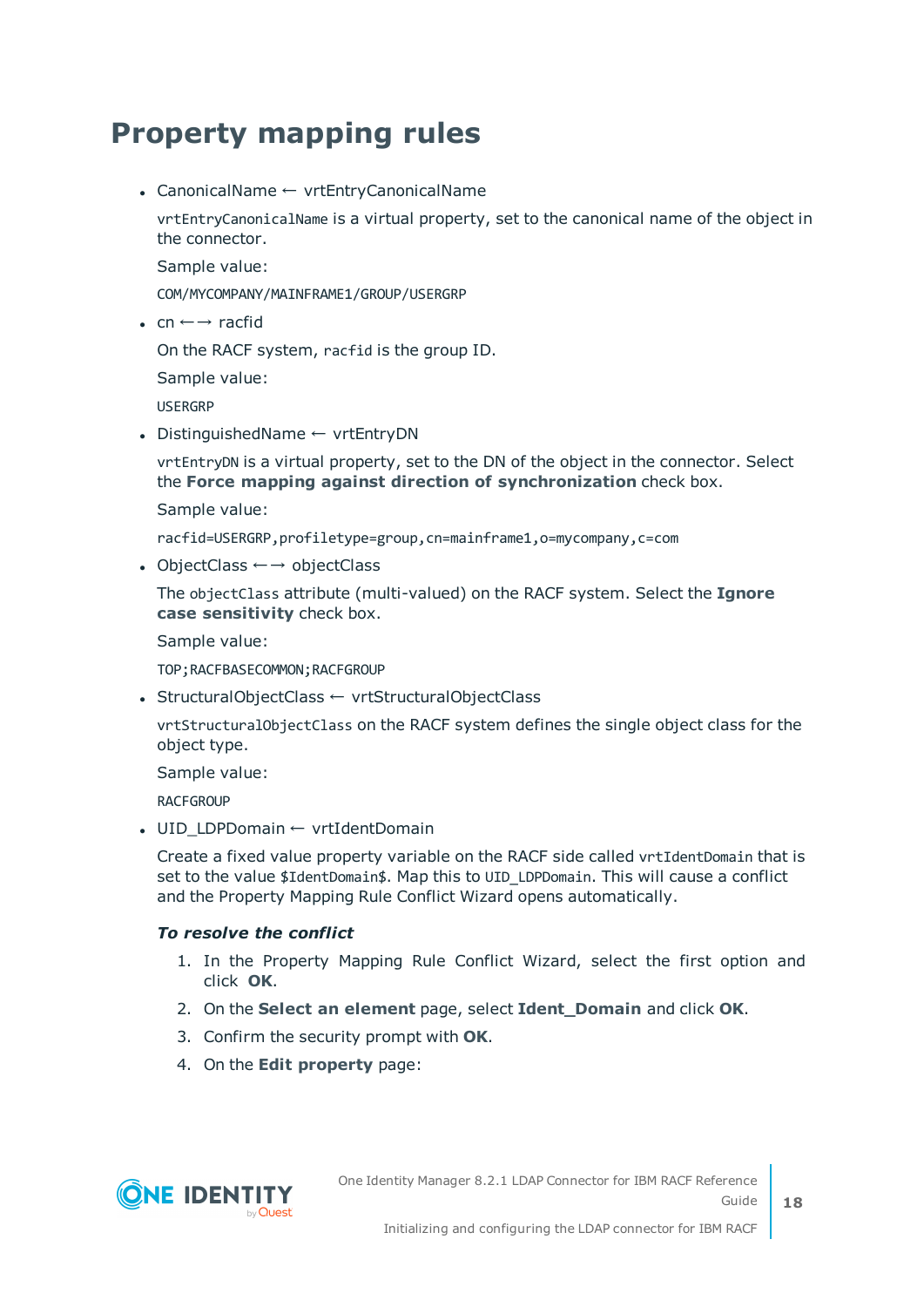- a. Clear **Save unresolvable keys**.
- b. Select **Handle failure to resolve as error**.
- 5. To close the Property Mapping Rule Conflict Wizard, click **OK**.
- 6. Select the **Force mapping against direction of synchronization** check box.

Sample value:

RACF\_DOMAIN

• vrtParentDN  $\rightarrow$  vrtEntryParentDN

Create a fixed value property variable on the One Identity Manager side called vrtParentDN equal to a fixed string with value \$GroupLocation\$. Map this to vrtEntryParentDN on the RACF side. Select the **Ignore case sensitivity** check box.

Sample value:

profiletype=group,cn=mainframe1,o=mycompany,c=com

• vrtRDN  $\rightarrow$  vrtEntryRDN

Create a new variable on the One Identity Manager side of type **Script Property** with the name vrtRDN and a data type of **String**. In the **Scripts** section, enter one of the following scripts in the **Read script** section, depending on whether your project is configured for C# or Visual Basic.

C# Script

references VI.TSUtils.dll;

```
return (VI.TargetSystem.Base.Utils.LDAP.RDN.Create("cn", useOldValues ? $cn[o]$ 
: $cn$).ToString()).Replace("cn=","racfid=");
```
VB Script

```
References VI.TSUtils.dll
```
Imports VI.TargetSystem.Base.Utils.LDAP

Dim name as String = ""

If useOldValues Then

 $name = $cn[o]$ \$

Else

 $name = $cn$$ 

End If

return RDN.Create("cn",name).ToString().Replace("cn=","racfid=")

Then map this to vrtEntryRDN on the RACF side.

Sample value:

USERGRP

• UID LDAPContainer ← vrLDAPContainerDN

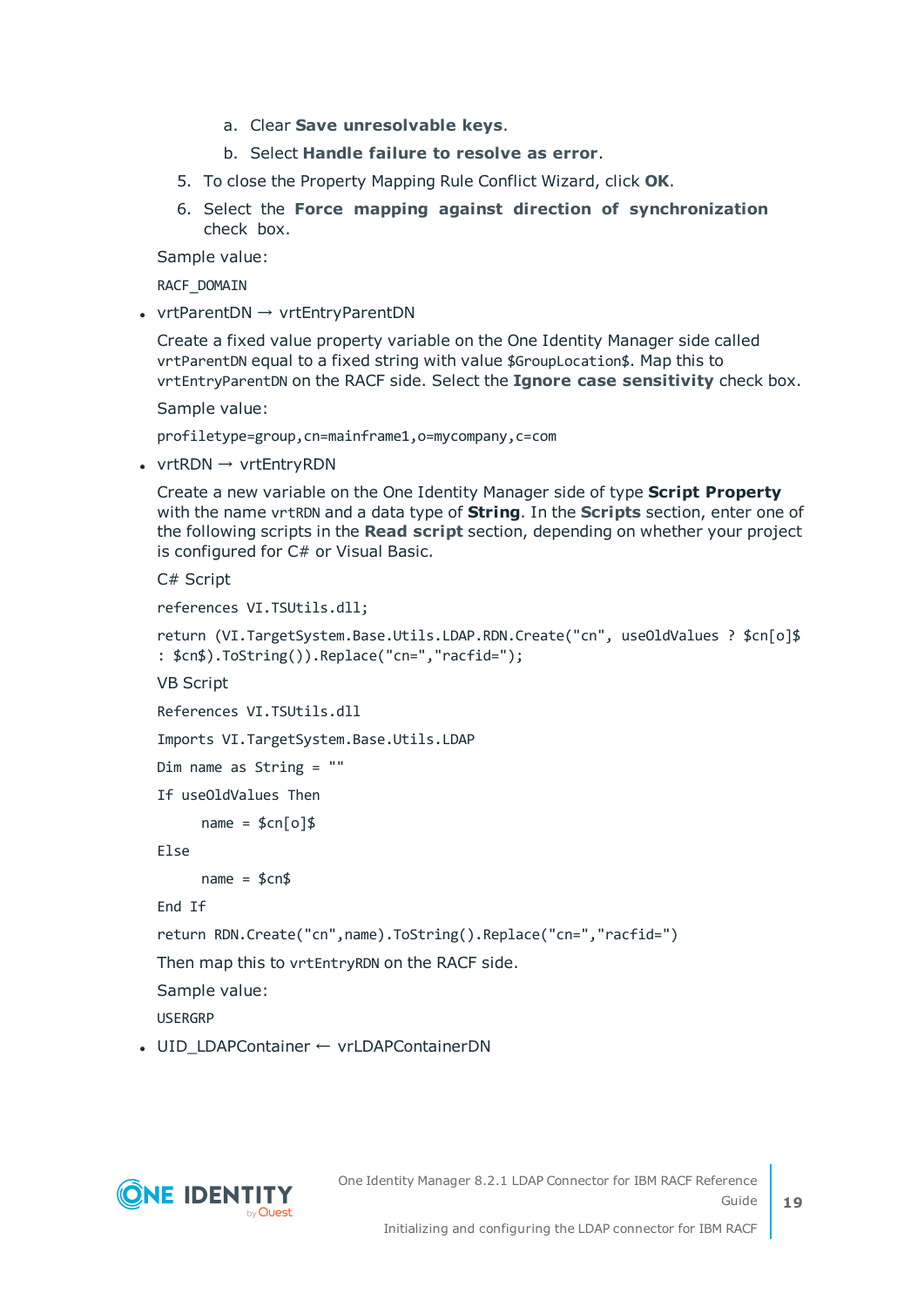This is a workaround needed to support group mappings. Create a new fixed value variable on the RACF side of type **String** with no value called vrtLDAPContainerDN with the value set to \$GroupLocation\$. This generates a property mapping rule conflict.

### *To resolve the conflict*

- 1. In the Property Mapping Rule Conflict Wizard, select the first option and click **OK**.
- 2. On the **Select an element** page, select **DistinguishedName** and click **OK**.
- 3. Confirm the security prompt with **OK**.
- 4. On the **Edit property** page:
	- a. Clear **Save unresolvable keys**.
	- b. Select **Handle failure to resolve as error**.
	- c. Select **Ignore case**.
- 5. To close the Property Mapping Rule Conflict Wizard, click **OK**.
- vrtMember  $\leftarrow \rightarrow$  racfGroupUserids

This mapping is used to synchronize group membership information.

- 1. Create a new virtual entry on the One Identity Manager side of type **Members of M:N schema types** with the name vrtMember. Select the **Ignore case** and **Enable relative component handling** check boxes.
- 2. Add the following M:N schema types:
	- a. Add an entry for LDAPAccountInLDAPGroup. Set the left box to UID\_ LDAPGroup and the right box to UID\_LDAPAccount. Set the **Primary Key Property** to DistinguishedName.
	- b. Add an entry for LDAPGroupInLDAPGroup. Set the left box to UID\_ LDAPGroupParent and the right box to UID\_LDAPGroupChild. Set the **Primary Key Property** to DistinguishedName.
- 3. Create a new mapping rule of type **Multi-reference mapping rule**. Set the rule name to **Member** and the mapping direction to **Both directions**. Set the One Identity Manager schema property to vrtMember and the RACF schema property to racfGroupUserids.

### **Related topics**

- [Mandatory](#page-16-0) RACF group attributes on page 17
- System [variables](#page-8-0) on page 9
- Object [matching](#page-20-0) rules on page 21
- Sample group [mapping](#page-20-1) on page 21

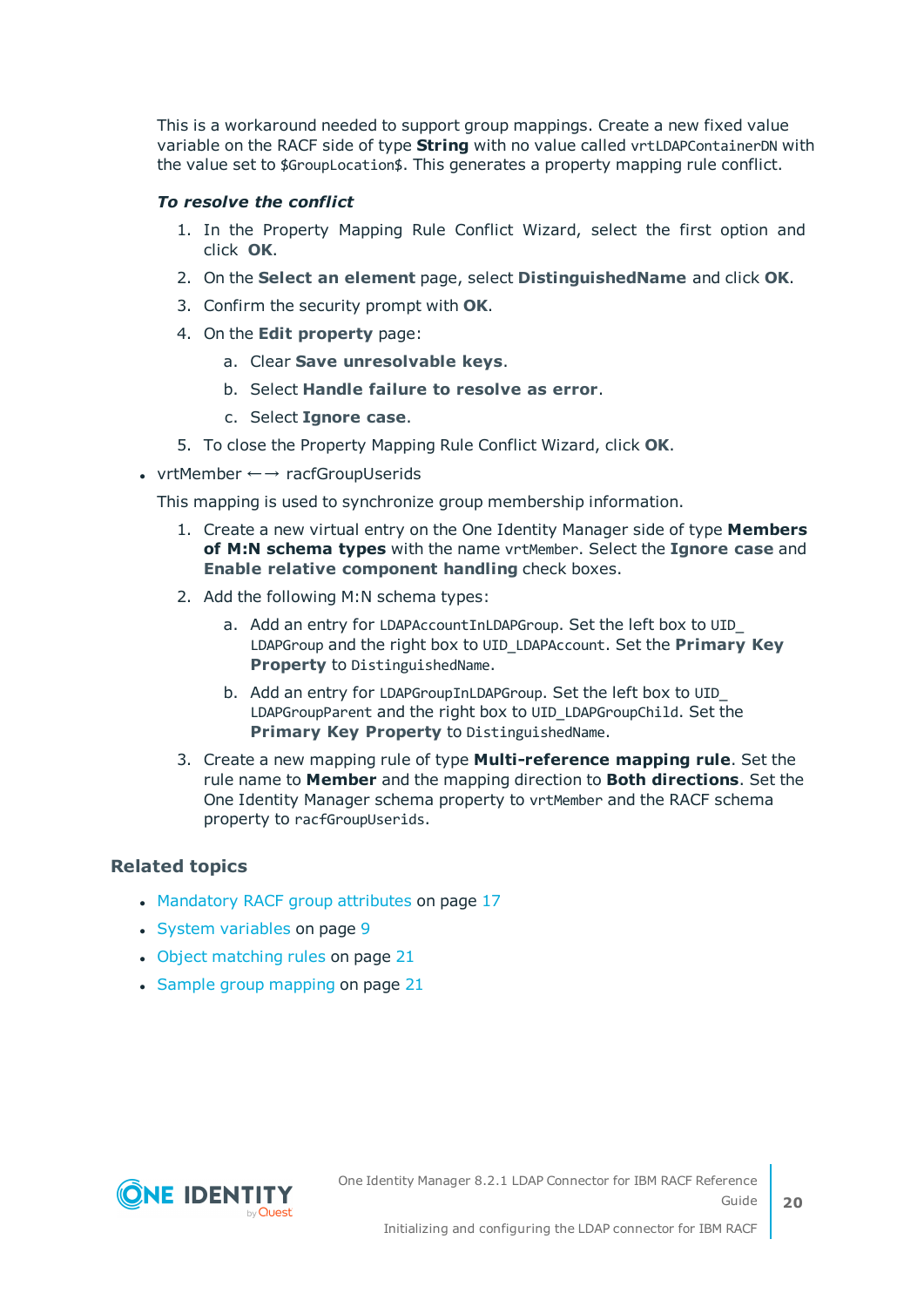### <span id="page-20-0"></span>**Object matching rules**

• DistinguishedName (primary rule) vrtEntryDN

vrtEntryDN is a virtual property, set to the DN of the object in the connector. This forms a unique ID to distinguish individual group objects on the RACF system.

#### *To convert this mapping into an object matching rule*

- 1. Select the property mapping rule in the rule window.
- 2. Click  $\overline{a}$  in the rule view toolbar.

A message appears.

- 3. Click **Yes** to convert the property mapping rule into an object matching rule and save a copy of the property mapping rule.
- 4. Edit the object mapping rule and select the **Case sensitive** check box.

#### Sample value:

racfid=USERGRP,profiletype=group,cn=mainframe1,o=mycompany,c=com

### **Related topics**

- [Mandatory](#page-16-0) RACF group attributes on page 17
- $\cdot$  Property [mapping](#page-17-0) rules on page 18
- Sample group [mapping](#page-20-1) on page 21

### <span id="page-20-1"></span>**Sample group mapping**

The following figure shows the group mapping in operation.

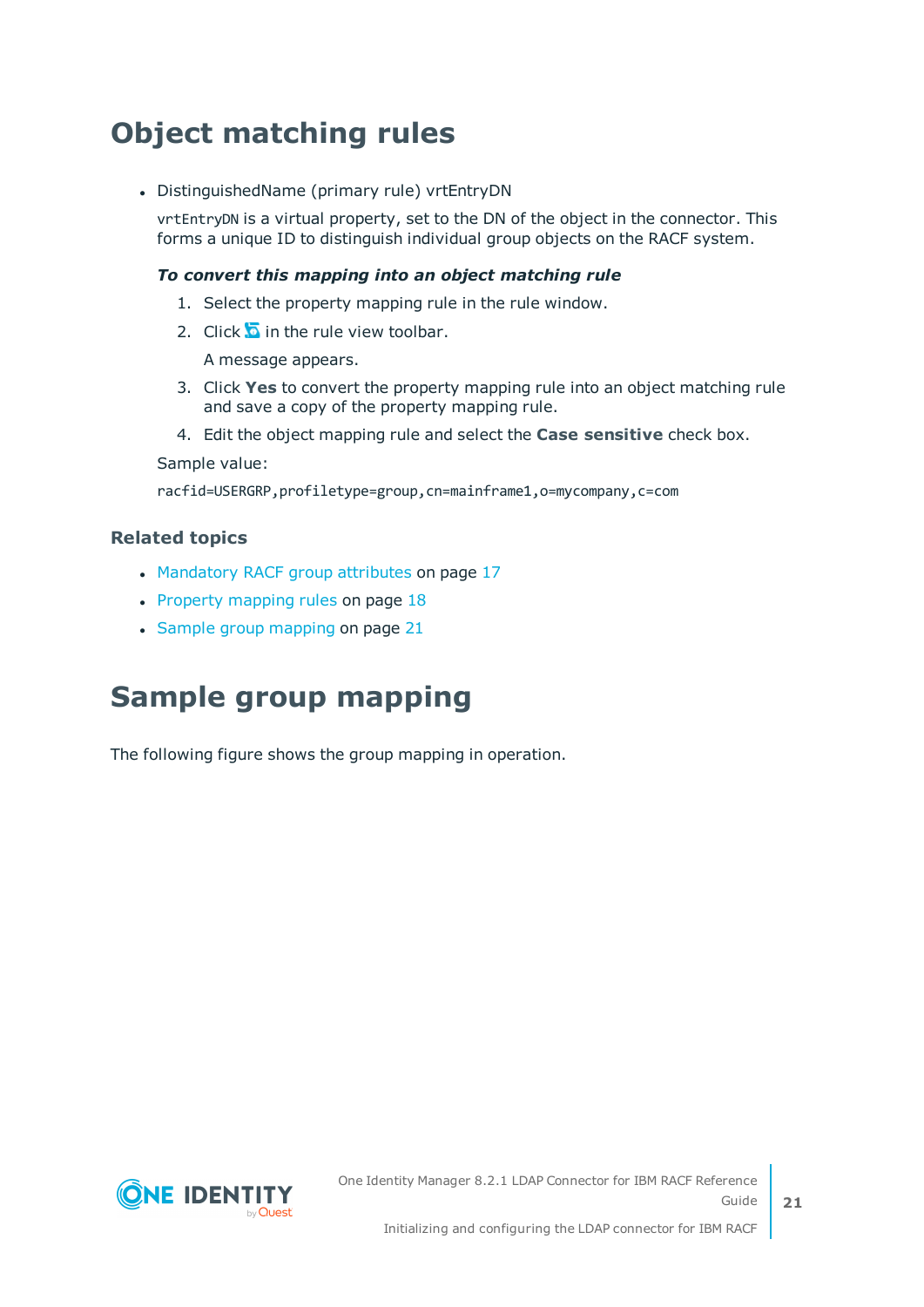| Object matching rules<br>౷                                                    |              |                                      |
|-------------------------------------------------------------------------------|--------------|--------------------------------------|
| $E \times E$ $\mathbf{Y}$ $\mathbf{Y}$ $\mathbf{Y}$ $\mathbf{Y}$ $\mathbf{X}$ |              |                                      |
| Schema property in One Identity Manager                                       | Information  | Schema property in the target system |
| DistinguishedName                                                             | Primary rule | vrtEntryDN                           |
|                                                                               |              |                                      |
| Property mapping rules<br>Ó                                                   |              |                                      |
| $1287.$                                                                       |              |                                      |
| Schema property in One Identity Manager                                       | Information  | Schema property in the target system |
| vrtParentRDN                                                                  |              | vrtEntryParentDN                     |
| vrtRDN                                                                        |              | vrtEntryRDN                          |
| CanonicalName                                                                 | ←            | vrtEntryCanonicalName                |
| cn                                                                            |              | →<br>racfid                          |
| DistinguishedName                                                             |              | vrtEntryDN                           |
| ObjectClass                                                                   |              | →<br>objectClass                     |
| StructuralObjectClass                                                         |              | vrtStructuralObjectClass             |
| UID_LDAPContainer                                                             | ←            | vrtEmpty                             |
| VRT_UID_LDPDomain                                                             |              | vrtidentDomain                       |
| vrtMember                                                                     | ←            | racfGroupUserids<br>→                |

### <span id="page-21-0"></span>**System filtering on users and groups**

The IBM Tivoli Directory Server does not support standard LDAP filtering but a limited level of functionality is supported. The only attribute that can be filtered is racfid, which can apply to both user and group names. This means it is possible to filter by the names of both users and groups.

This is done by applying a system filter to either the racfuser or racfgroup objects of the form (racfid=<variable>\*) where <variable> applies to a common prefix.

For example, to import only users that start with **ABC**, the following system filter should be applied to the racfuser object:

(racfid=ABC\*)

To import only groups beginning with **#1**, the following system filter should be applied to the racfgroup object:

<span id="page-21-1"></span>(racfid=#1\*)

### **Data set profile mapping information**

This section shows a possible mapping between a user account in RACF and the standard One Identity Manager database table called LDAPGroup (a group is the closest equivalent in One Identity Manager to a data set profile). A mapping for RACF group already exists, so a filter needs to be applied in order to tell these apart.



**22**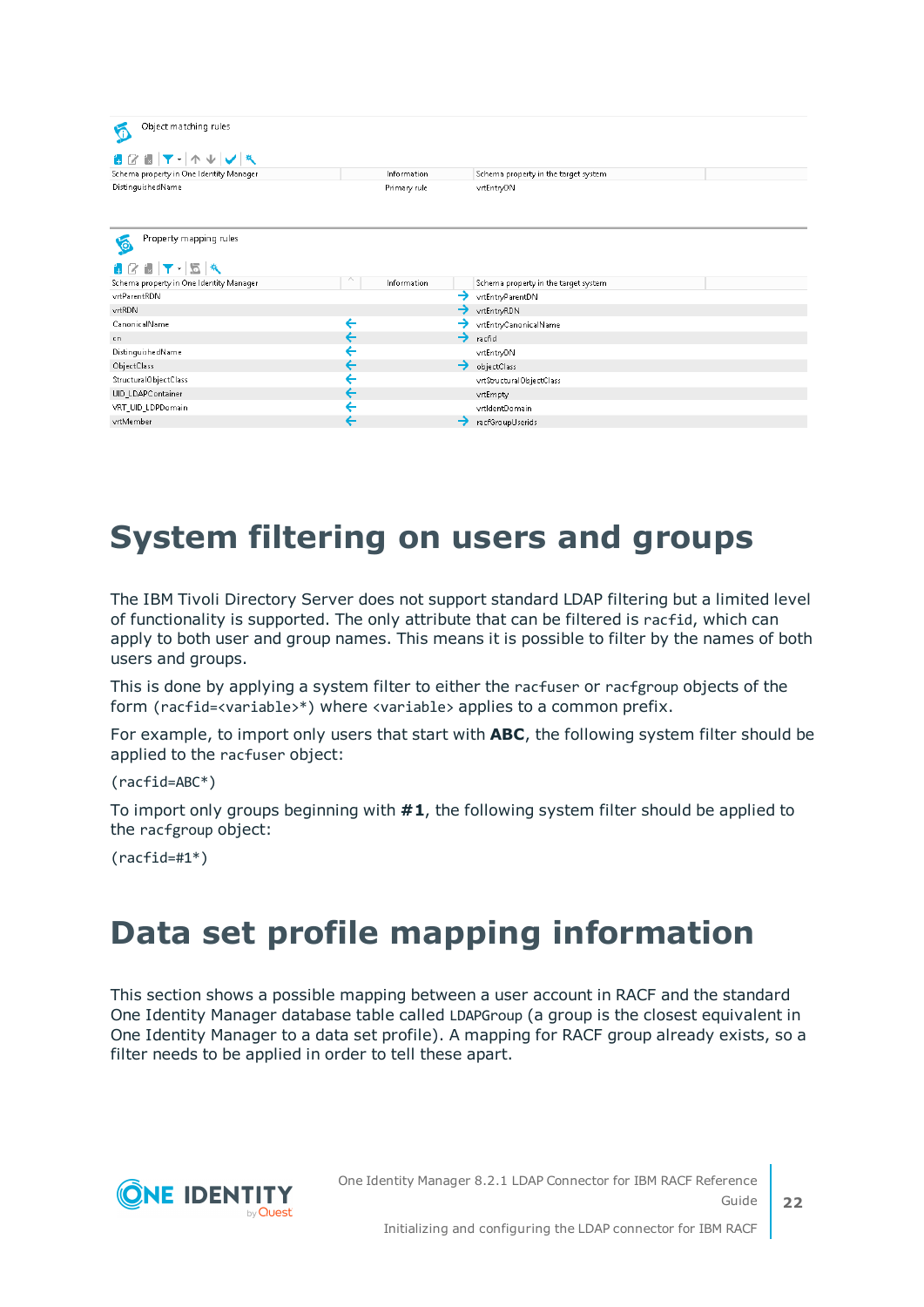• When creating the data set profile mapping, add a new schema class as follows.

#### **Table 4: Schema class settings**

| <b>Property</b>             | Value                               |
|-----------------------------|-------------------------------------|
| Schema type                 | LDAPGroup                           |
| Display name                | LDAPGroup (Data set profile)        |
| Class name                  | LDAPGroup_datasetprofile            |
| Select objects: Condition   | StructuralObjectClass='RACFDATASET' |
| Select objects: Ignore case | Activated                           |

• Select this new schema class, LDAPGroup (Data set profile) for this mapping to racfDataset(all) on the RACF side.

For more detailed information about setting up mappings, see the *One Identity Manager Target System Synchronization Reference Guide*.

#### **Detailed information about this topic**

- [Mandatory](#page-22-0) RACF data set profile attributes on page 23
- Property [mapping](#page-23-0) rules on page 24
- Object [matching](#page-25-0) rules on page 26
- Group mapping [information](#page-15-1) on page 16
- Sample data set profile [mapping](#page-26-0) on page 27

### <span id="page-22-0"></span>**Mandatory RACF data set profile attributes**

When creating a data set profile in the RACF database, the following LDAP attributes must be defined:

- objectclass
- racfDataset

#### **Related topics**

- Property [mapping](#page-23-0) rules on page 24
- Object [matching](#page-25-0) rules on page 26



**23**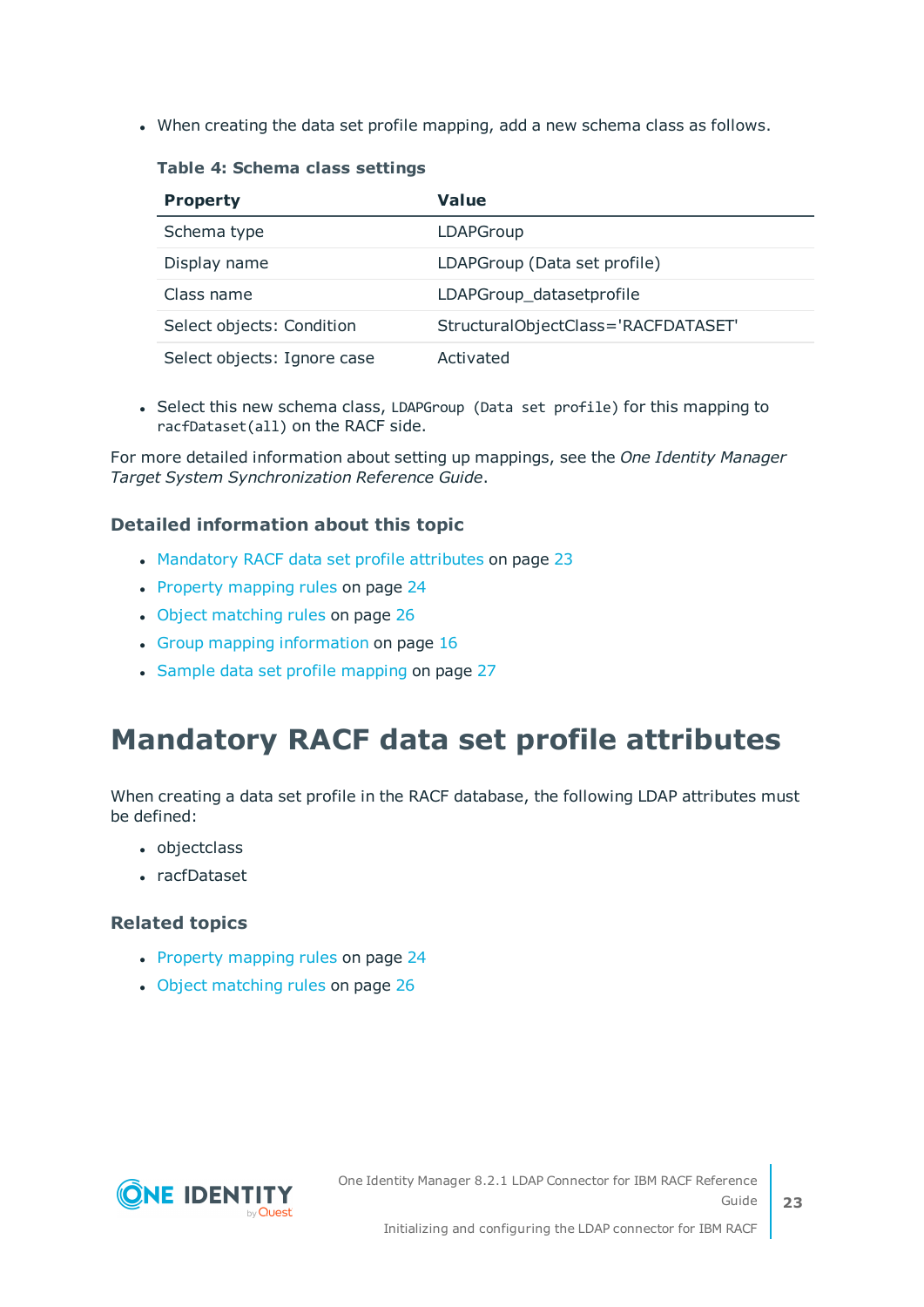### <span id="page-23-0"></span>**Property mapping rules**

• CanonicalName ← vrtEntryCanonicalName

vrtEntryCanonicalName is a virtual property, set to the canonical name of the object in the connector.

Sample value:

COM/MYCOMPANY/MAINFRAME1/DATASET/ABCDB.\*.\*\*

• cn  $\leftarrow \rightarrow$  racfDataset

On the RACF system, this refers to the dataset profile ID.

Sample value:

ABCDB.\*.\*\*

• DistinguishedName ← vrtEntryDN

vrtEntryDN is a virtual property, set to the DN of the object in the connector.

Sample value:

racfdataset=ABCDB.\*.\*\*,profiletype=dataset,cn=mainframe1,o=mycompany,c=com

• ObjectClass  $\leftarrow$  → objectClass

The objectClass attribute (multi-valued) on the RACF system. Select the **Ignore case sensitivity** check box.

Sample value:

TOP;RACFBASECOMMON;RACFDATASET

• StructuralObjectClass ← vrtStructuralObjectClass

vrtStructuralObjectClass on the RACF system defines the single object class for the object type.

Sample value:

RACFDATASET

• VRT UID LDPDomain ← vrtIdentDomain

Create a fixed value property variable on the RACF side called vrtIdentDomain that is set to the value \$IdentDomain\$. Map this to VRT UID LDPDomain, the attribute created by One Identity Manager when this step was performed for a group mapping above.

Sample value:

RACF\_DOMAIN

• vrtDatasetParentDN  $\rightarrow$  vrtEntryParentDN

Create a fixed value property variable on the One Identity Manager side called vrtDatasetParentDN equal to a fixed string with value \$DatasetLocation\$. Map this to vrtEntryParentDN on the RACF side.

Sample value:

profiletype=dataset,cn=mainframe1,o=mycompany,c=com

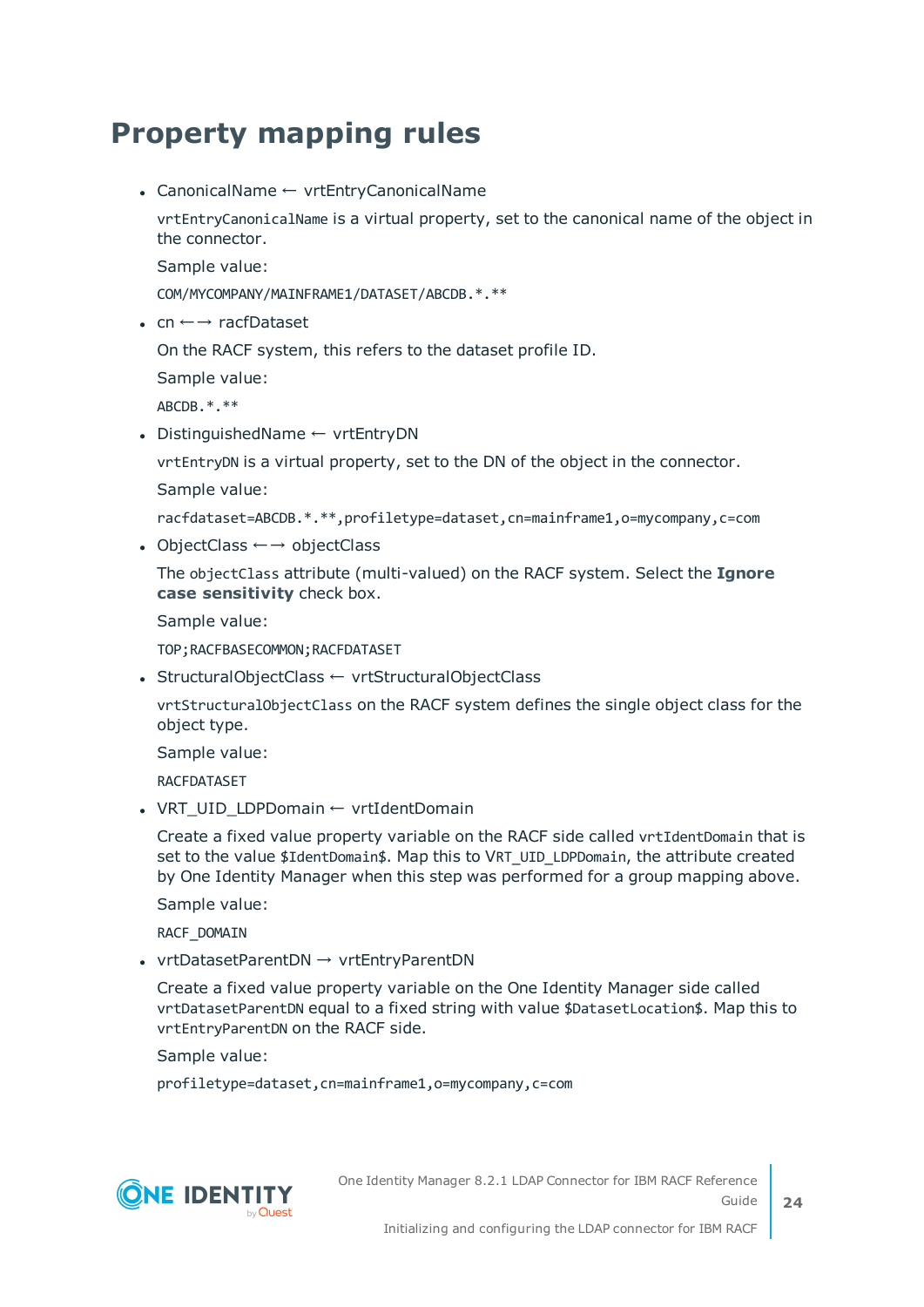• vrtDatasetRDN  $\rightarrow$  vrtEntryRDN

Create a new variable on the One Identity Manager side of type **Script Property** with the name vrtDatasetRDN and a data type of **String**. In the **Scripts** section, enter one of the following scripts in the **Read script** section, depending whether your project is configured for C# or Visual Basic.

```
C# Script
```
references VI.TSUtils.dll;

return (VI.TargetSystem.Base.Utils.LDAP.RDN.Create("cn", useOldValues ? \$cn[o]\$ : \$cn\$).ToString()).Replace("cn=","racfDataset=");

VB Script

References VI.TSUtils.dll

Imports VI.TargetSystem.Base.Utils.LDAP

```
Dim name as String = ""
```
If useOldValues Then

 $name = $cn[o]$ \$

Else

 $name = $cn$$ 

End If

return RDN.Create("cn",name).ToString().Replace("cn=","racfDataset=")

Then map this to vrtEntryRDN on the RACF side.

Sample value:

ABCDB.\*.\*\*

• BusinessCategory  $\leftarrow \rightarrow$  uid

This is a multi-valued string that contains the RACF user IDs and the rights they are granted for a particular data set profile. Changes to this list on the RACF side can be performed by synchronizing the necessary changes from the One Identity Manager side. BusinessCategory was chosen for the mapping as it was a pre-existing multivalued string.

Sample value:

USER001(READ); USER002(ALTER); USER003(READ)

• vrtDatasetMember ←→ racfPermitId

This mapping is used to synchronize data set membership information.

- 1. Create a new virtual entry on the One Identity Manager side of type **Members of M:N schema types** with the name vrtDatasetMember. Select the **Ignore case** and **Enable relative component handling** check boxes.
- 2. Add the following M:N schema types:

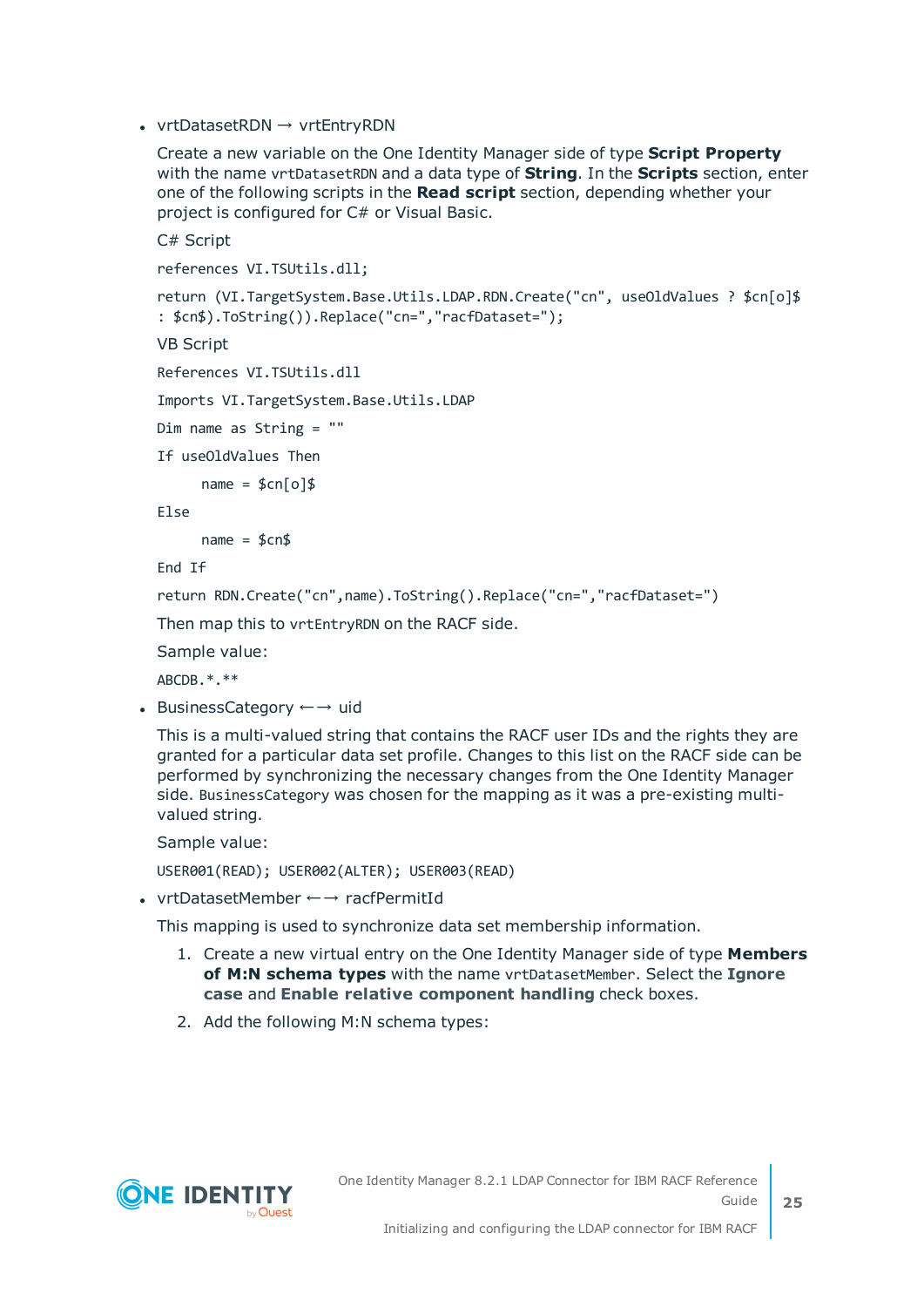- a. Add an entry for LDAPAccountInLDAPGroup. Set the left box to UID\_ LDAPGroup and the right box to UID\_LDAPAccount. Set the **Primary Key Property** to DistinguishedName.
- b. Add an entry for LDAPGroupInLDAPGroup. Set the left box to UID\_ LDAPGroupParent and the right box to UID\_LDAPGroupChild. Set the **Primary Key Property** to DistinguishedName.
- 3. Create a new mapping rule of type **Multi-reference mapping rule**. Set the rule name to **Member** and the mapping direction to **Both directions**. Set the One Identity Manager schema property to vrtDatasetMember and the RACF schema property to racfPermitId.

NOTE: When this membership mapping is set up at the same time as a mapping for groups (vrtMember <-> racfGroupUserids in the group mapping), the data set synchronization populates both the vrtDatasetMember and vrtMember attributes with the same values. The values stored in vrtMember can be ignored.

### **Related topics**

- [Mandatory](#page-22-0) RACF data set profile attributes on page 23
- System [variables](#page-8-0) on page 9
- Object [matching](#page-25-0) rules on page 26
- Sample data set profile [mapping](#page-26-0) on page 27

### <span id="page-25-0"></span>**Object matching rules**

• DistinguishedName (primary rule) vrtEntryDN

vrtEntryDN is a virtual property, set to the DN of the object in the connector. This forms a unique ID to distinguish individual dataset objects on the RACF system.

#### *To convert this mapping into an object matching rule*

- 1. Select the property mapping rule in the rule window.
- 2. Click  $\Omega$  in the rule view toolbar.

A message appears.

3. Click **Yes** to convert the property mapping rule into an object matching rule and save a copy of the property mapping rule.

#### Sample value:

racfdataset=ABCDB.\*.\*\*,profileType=dataset,cn=mainframe1,o=mycompany,c=com

#### **Related topics**

- [Mandatory](#page-22-0) RACF data set profile attributes on page 23
- Property [mapping](#page-23-0) rules on page 24

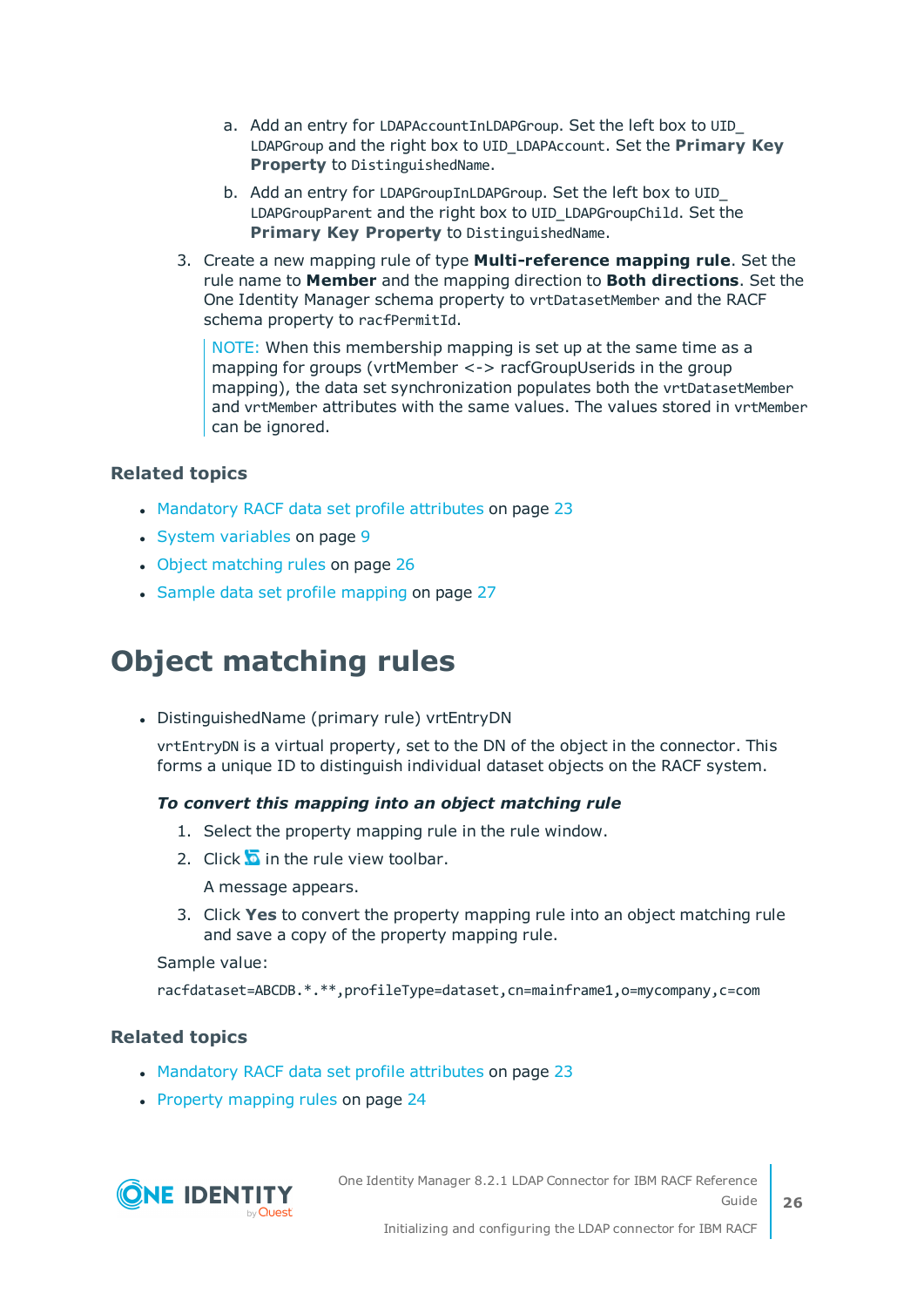• Sample data set profile [mapping](#page-26-0) on page 27

### <span id="page-26-0"></span>**Sample data set profile mapping**

The following figure shows the data set profile mapping in operation.

| Object matching rules<br>Ø                                  |              |   |                                      |
|-------------------------------------------------------------|--------------|---|--------------------------------------|
| ■C個下-  个↓ V   ベ                                             |              |   |                                      |
| Schema property in One Identity Manager                     | Information  |   | Schema property in the target system |
| DistinguishedName                                           | Primary rule |   | vrtEntryDN                           |
| Property mapping rules<br>$\bullet$<br><b>+ 2 8 7 - 5 *</b> |              |   |                                      |
| Schema property in One Identity Manager                     | Information  |   | Schema property in the target system |
| BusinessCategory                                            | ᡩ            | → | uid                                  |
| CanonicalName                                               |              |   | vrtEntryCanonicalName                |
| cn                                                          |              |   | racfDataset                          |
| DistinguishedName                                           | ←            |   | vrtEntryDN                           |
| ObjectClass                                                 | ←            |   | objectClass                          |
| StructuralObjectClass                                       | ←            |   | vrtStructuralObjectClass             |
| VRT_UID_LDPDomain                                           | ←            |   | vrtldentDomain                       |
| vrtDatasetParentDN                                          |              |   | vrtEntryParentDN                     |
| vrtDatasetRDN                                               |              |   | vrtEntryRDN                          |

### <span id="page-26-1"></span>**Run TSO command**

The RACF LDAP connector can be used to run any TSO command on the connected system if the Quest RACF TDS Exit has been installed and configured. This TSO command execution needs to be configured manually for the connector made available with One Identity Manager.

Create a custom defined process using the MFRComponent process component. Use the **RACF LDAP connector** server function to specify the execution server. The One Identity Manager Service is installed on this server with the RACF LDAP connector.

For more detailed information about configuring the server and creating processes, see the *One Identity Manager Configuration Guide*.

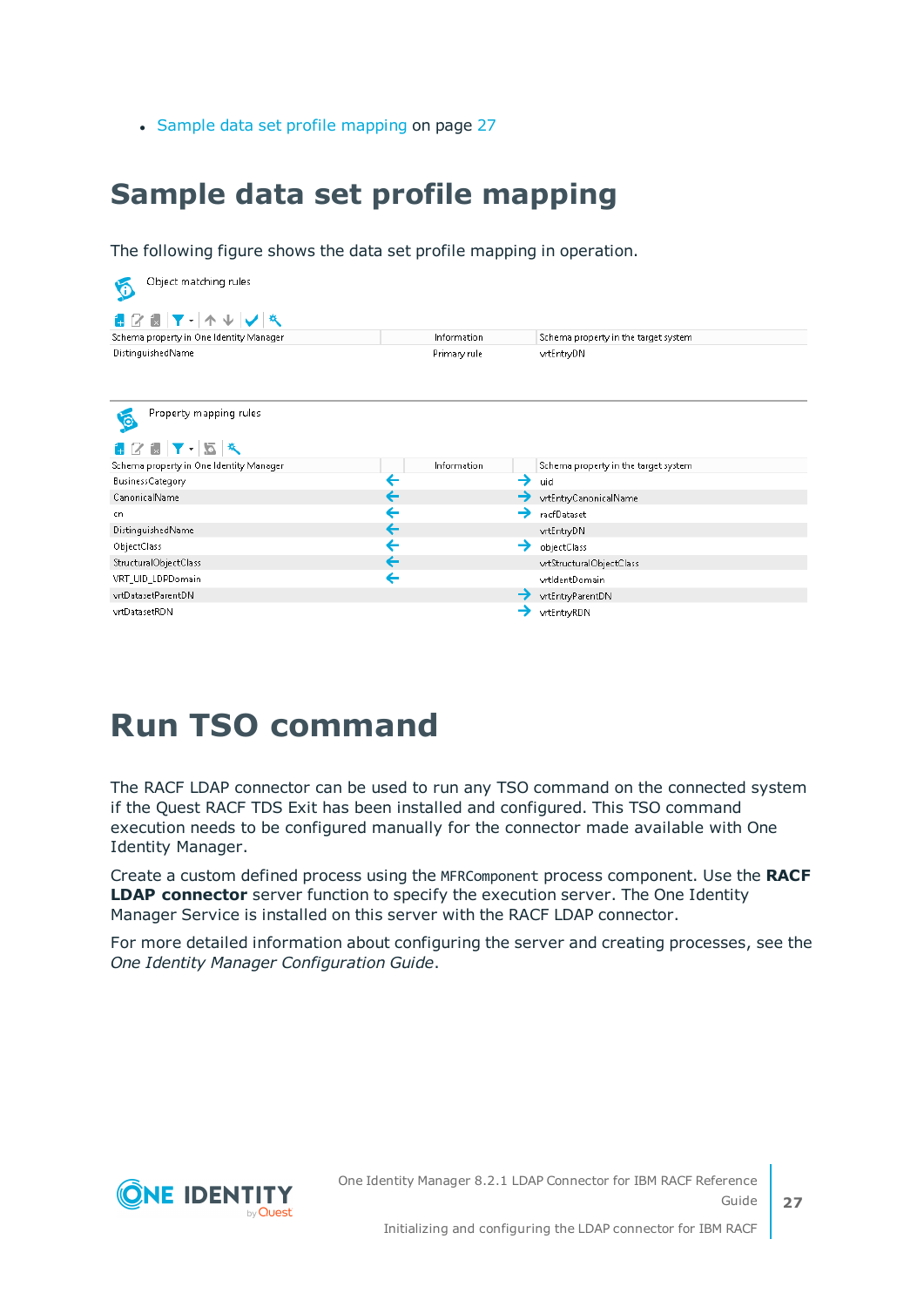### <span id="page-27-0"></span>**Auxiliary classes**

The RACF user and group objects have a number of auxiliary classes available to add extra attributes. There are 13 of these auxiliary classes in total.

Auxiliary classes that can extend the RACF user object:

- SAFTSOSegment
- SAFDfpSegment
- racfCicsSegment
- racfLanguageSegment
- racfOperparmSegment
- racfWorkAttrSegment
- racfUserOmvsSegment
- racfUserOvmSegment
- racfNetviewSegment
- racfDCESegment

Auxiliary classes that can extend the RACF group object:

- racfGroupOmvsSegment
- racfGroupOvmSegment
- SAFDfpSegment

The additional attributes that each of these makes available is listed in [Auxiliary](#page-35-0) [classes](#page-35-0) on page 36.

When the RACF user or group object is viewed in the Synchronization Editor, all of the attributes made available by all of the above auxiliary classes are listed by default and can be used in user or group mappings. To make use of additional attributes during a synchronization to RACF, the user or group object must contain the corresponding object class for each additional attribute or the attribute will be discarded. The object class attribute for a user is multi-valued and must contain the full list of all object classes needed for the user.

For example, the auxiliary class racfUserOvmSegment contains an attribute called racfOvmUid.

To successfully synchronize a value to this attribute for a user, the user object must contain the value racfUserOvmSegment in its object class attribute.

### <span id="page-27-1"></span>**RACF groups and RACF universal groups**

A standard RACF group keeps track of its members in an attribute called racfGroupUserIds. This imposes a limit on the number of members a group can have because there is a fixed

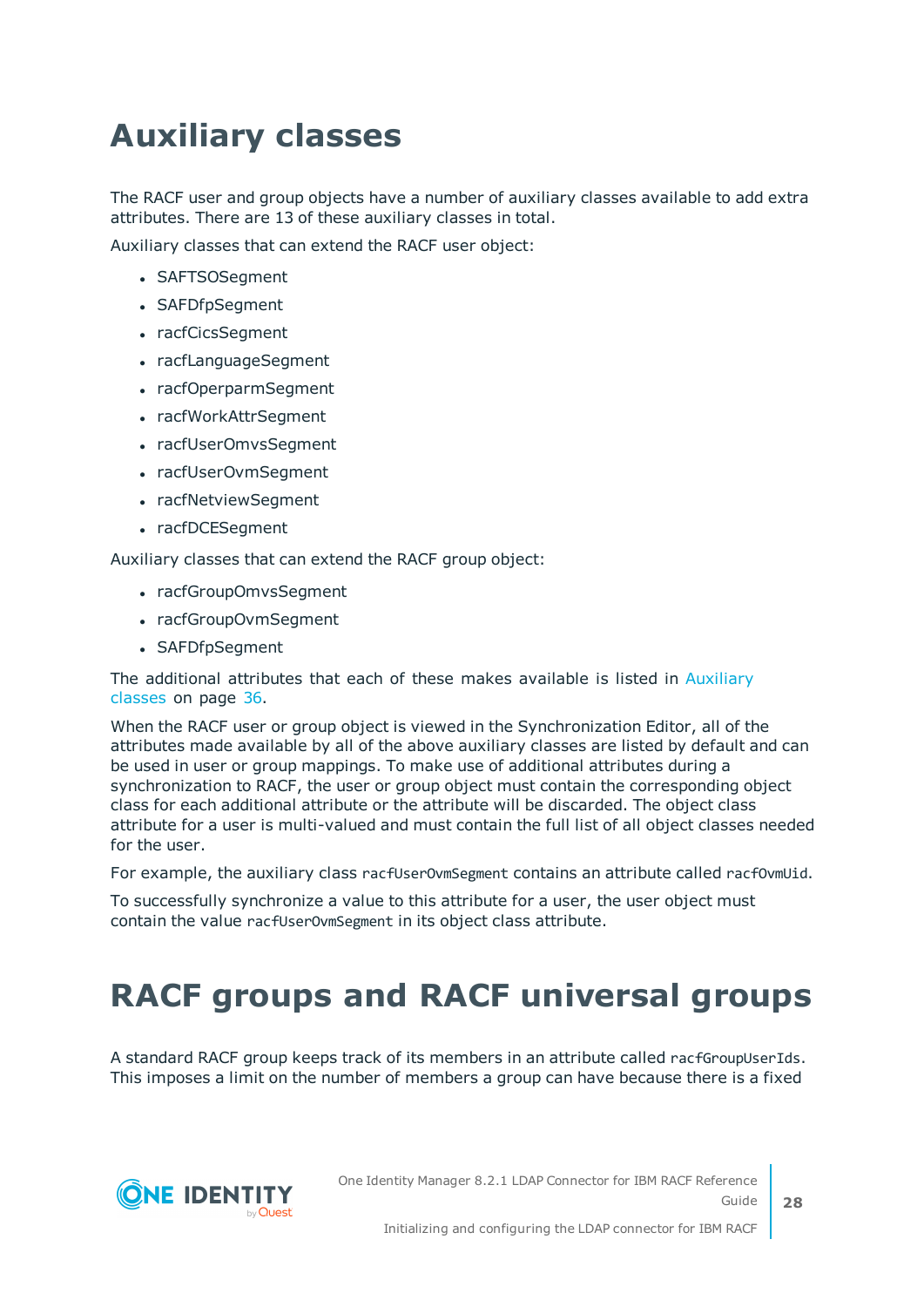amount of space in a group's profile to store this information. The limit is approximately 6,000 users.

To get around this, IBM introduced universal groups. Universal group profiles do not list user members whose group authority is set to **USE**, and since most users have this as their group authority, the number of possible user members is increased well over the 6,000 limit.

### **Creating a universal group**

A universal group is created in the the same way as a standard group except that the racfAttributes attribute for the group must be set to UNIVERSAL when the group is created. This must be done when the group is created; a standard group cannot be converted to a universal group after it has been created.

#### **Group authority**

When a user is connected to a group, the user's group authority level must be specified. The default level is USE, but it is possible to set this to a different value. To do this, a virtual attribute called vrtGroupPermission must be enabled for user mappings. This is done in the RACF connection configuration wizard on the **Search Options** panel. Select the box next to **Use vrtGroupPermission** to enable this virtual attribute in user searches and mappings.

### **Synchronizing group members**

There are a number of ways to synchronize group memberships. The method used depends on whether the group is universal group and whether the group authority level needs to be a different value from the default of **USE**. There are three options available, but note that only one of the three options should be used with any one group:

• Standard group and all users have default authority

In this case, the list of group members must be synchronized to the racfGroupUserIds group attribute. Entries to be synchronized take the form of the DN of each user member. For more [information,](#page-20-1) see Sample group mapping on page 21.

• Universal group and all users have default authority

In this case, the group memberships must be synchronized on a per-user basis using the racfConnectGroupName user attribute. Entries to be synchronized take the form of the DN of each of the groups that the user is to be connected to.

• Any group type and some users have non-default authority

In this case, the group memberships must be synchronized on a per-user basis using the virtual vrtGroupPermission user attribute. The values to be synchronized must take the form:

<group ID> (<Authority level>)

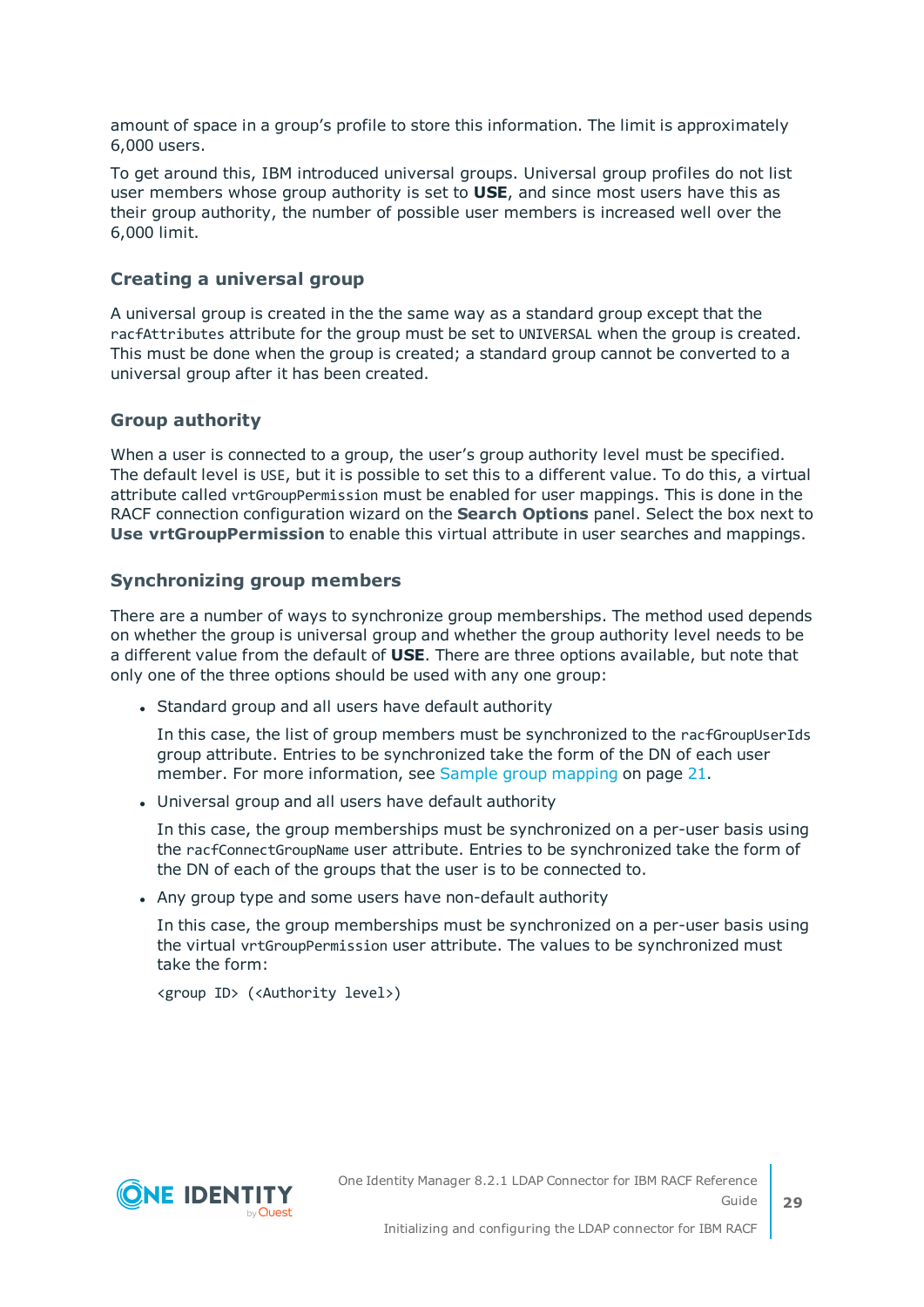## <span id="page-29-0"></span>**RACF pass phrase support**

Password values in RACF are eight characters or fewer in length. IBM has added support for longer passwords in RACF by implementing pass phrases. These longer values need to be stored differently to passwords.

When synchronising a user's One Identity Manager password to RACF, the length of the password determines where the password should be stored. If it is eight characters or fewer in length it must be synchronised to the racfPassword attribute. If it is longer than eight characters it must be synchronised to the racfPassPhrase attribute. This can be achieved as follows.

First, create a new variable on the One Identity Manager side of type **Script Property** with name vrtsIsLongPassword and a data type of **Boolean** – logical value. In the **Read script** section for this variable, enter the following script depending on the script language defined for the connector:

C# Script

```
if( $UserPassword$.ToString().Length < 9)
```
return false;

return true;

VB Script

```
if Len($UserPassword$)<9 Then
```
Return False

End If

Return True

Then set up the password mapping as follows:

• UserPassword  $→$  racfPassPhrase

A condition needs to be set on this rule to map the password only when there is a value to be copied and it is more than eight characters in length.

#### *To add a condition*

- Create the mapping.
- Edit the property mapping rule.
- <sup>l</sup> Expand the **Condition for execution** section at the bottom of the dialog.
- **.** Click **Add condition** and set the following condition (a blank password is indicated by using two apostrophe characters).

Left.UserPassword<>'' and Left.vrtsIsLongPassword='1'

• UserPassword  $→$  racfPassword

A condition needs to be set on this rule to map the password only when there is a value to be copied and it is eight characters or fewer in length.

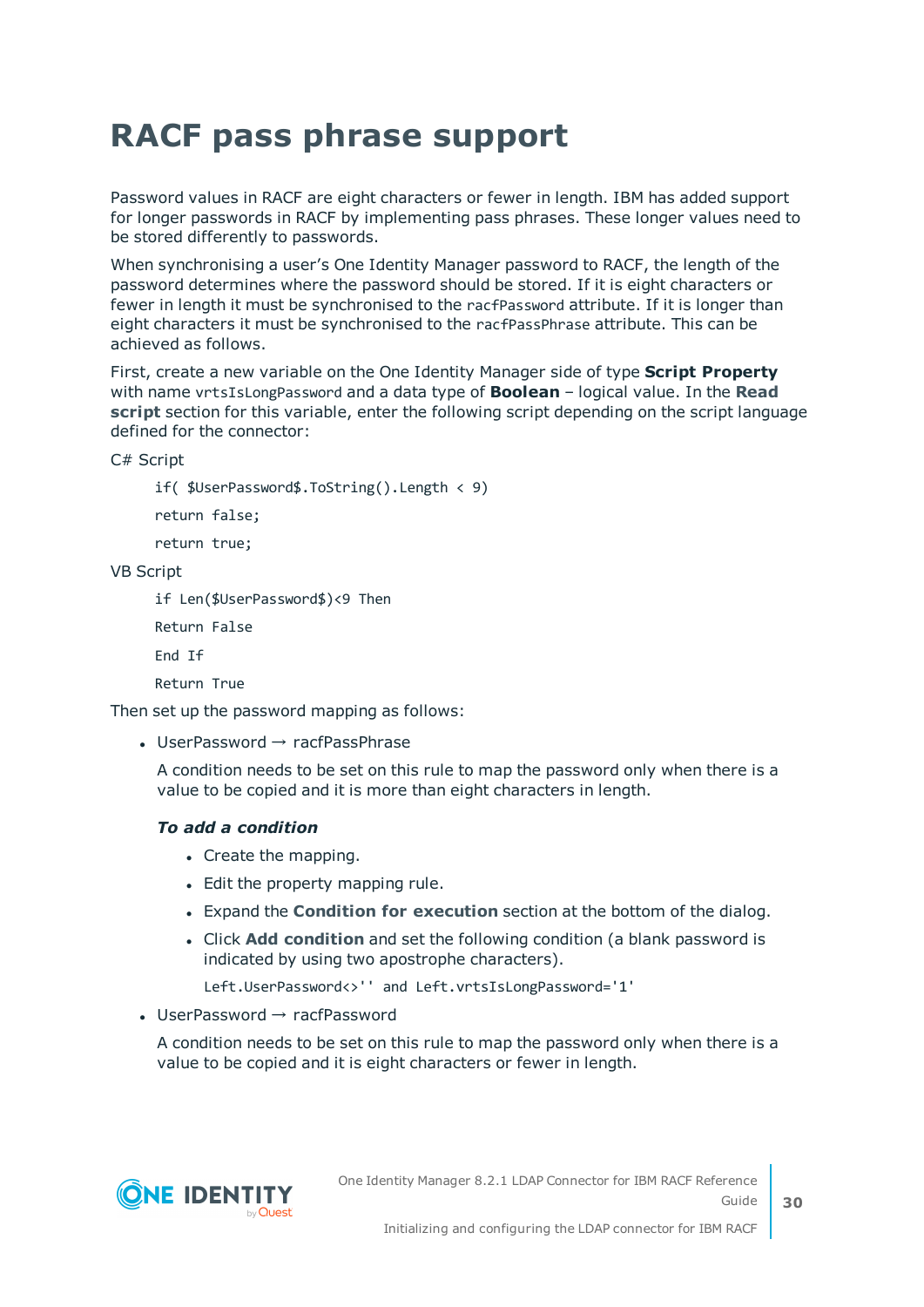#### *To add a condition*

- Create the mapping.
- Edit the property mapping rule.
- <sup>l</sup> Expand the **Condition for execution** section at the bottom of the dialog.
- <sup>l</sup> Click **Add condition** and set the following condition (a blank password is indicated by using two apostrophe characters).

```
Left.UserPassword<>'' and Left.vrtsIsLongPassword='0'
```
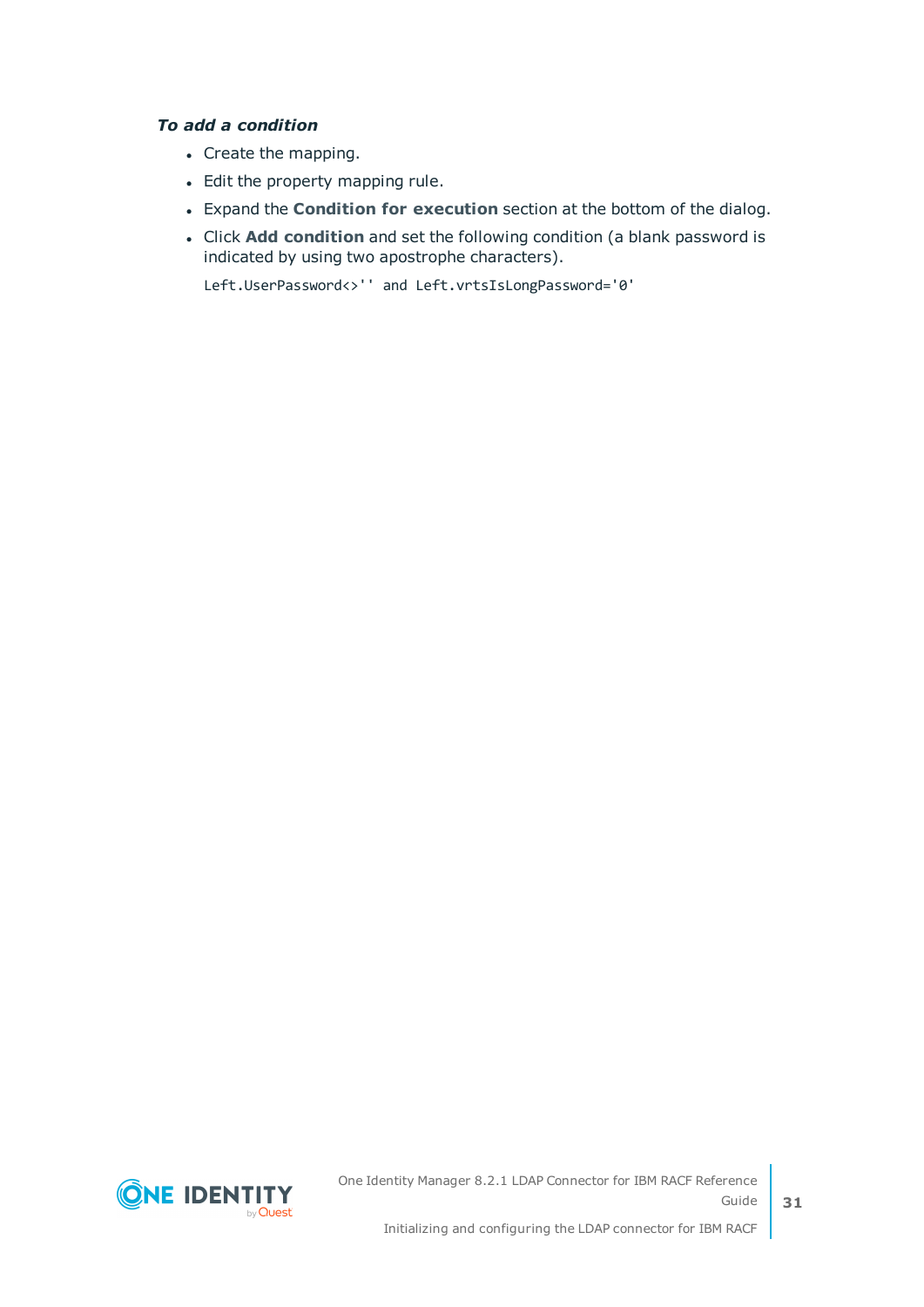# **Appendix A**

# **Appendix:RACF user attributes**

<span id="page-31-0"></span>The following table lists the RACF user attributes that are made available to One Identity Manager by the RACF LDAP connector.

#### **Table 5: List of RACF user attributes**

| <b>Attribute name</b>      |
|----------------------------|
| racfAttributes             |
| racfAuthorizationDate      |
| racfClassName              |
| racfConnectGroupAuthority  |
| racfConnectGroupName       |
| racfConnectGroupUACC       |
| racfDatasetModel           |
| racfDefaultGroup           |
| racfHavePassPhraseEnvelope |
| racfHavePasswordEnvelope   |
| racfid                     |
| racfInstallationData       |
| racfLastAccess             |
| racfLogonDays              |
| racfLogonTime              |
| racfOwner                  |
| racfPassPhrase             |
| racfPassPhraseChangeDate   |

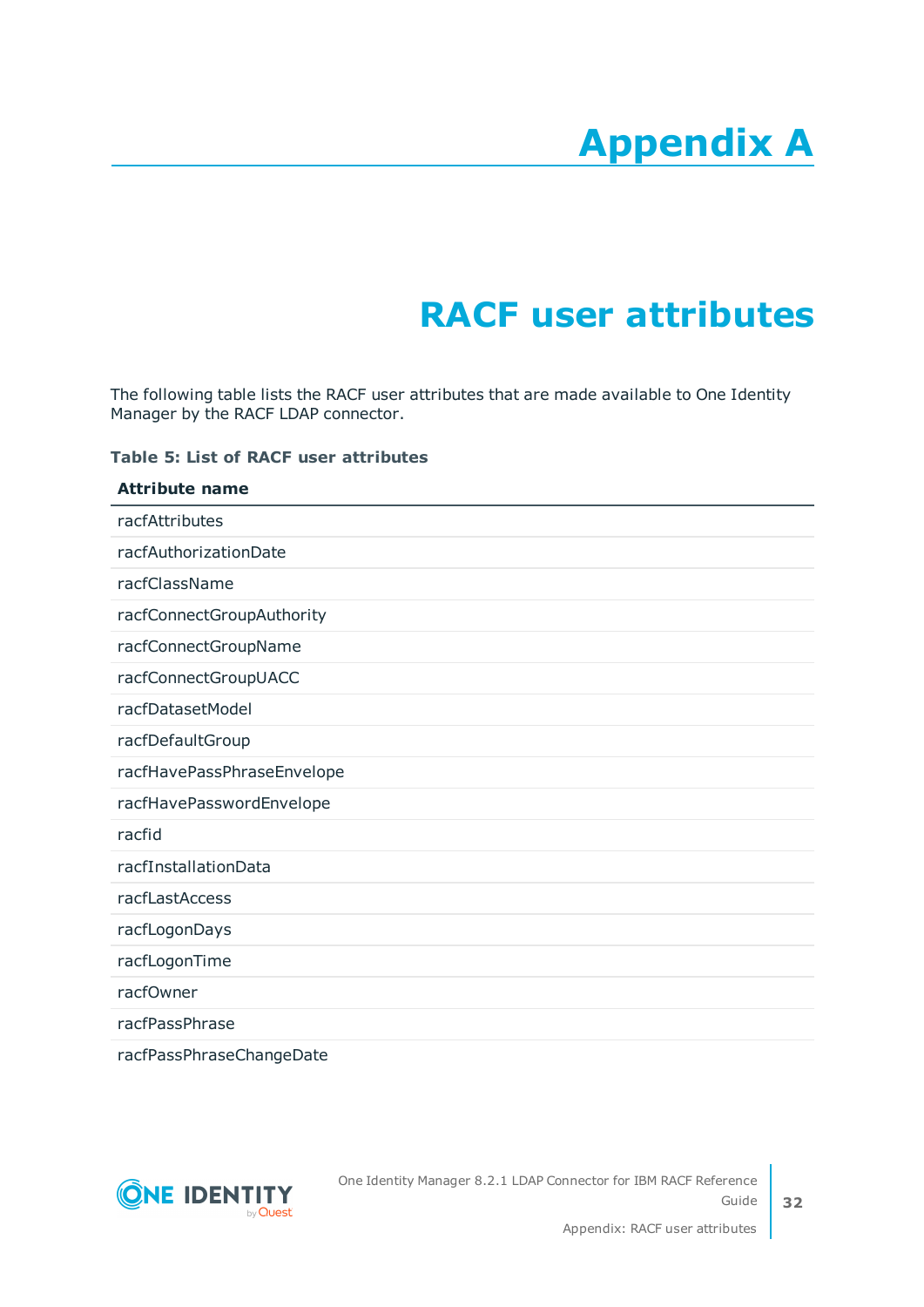### **Attribute name**

racfPassPhraseEnvelope racfPassword racfPasswordChangeDate racfPasswordEnvelope racfPasswordInterval racfProgrammerName racfResumeDate racfRevokeDate racfSecurityLabel

racfSecurityLevel

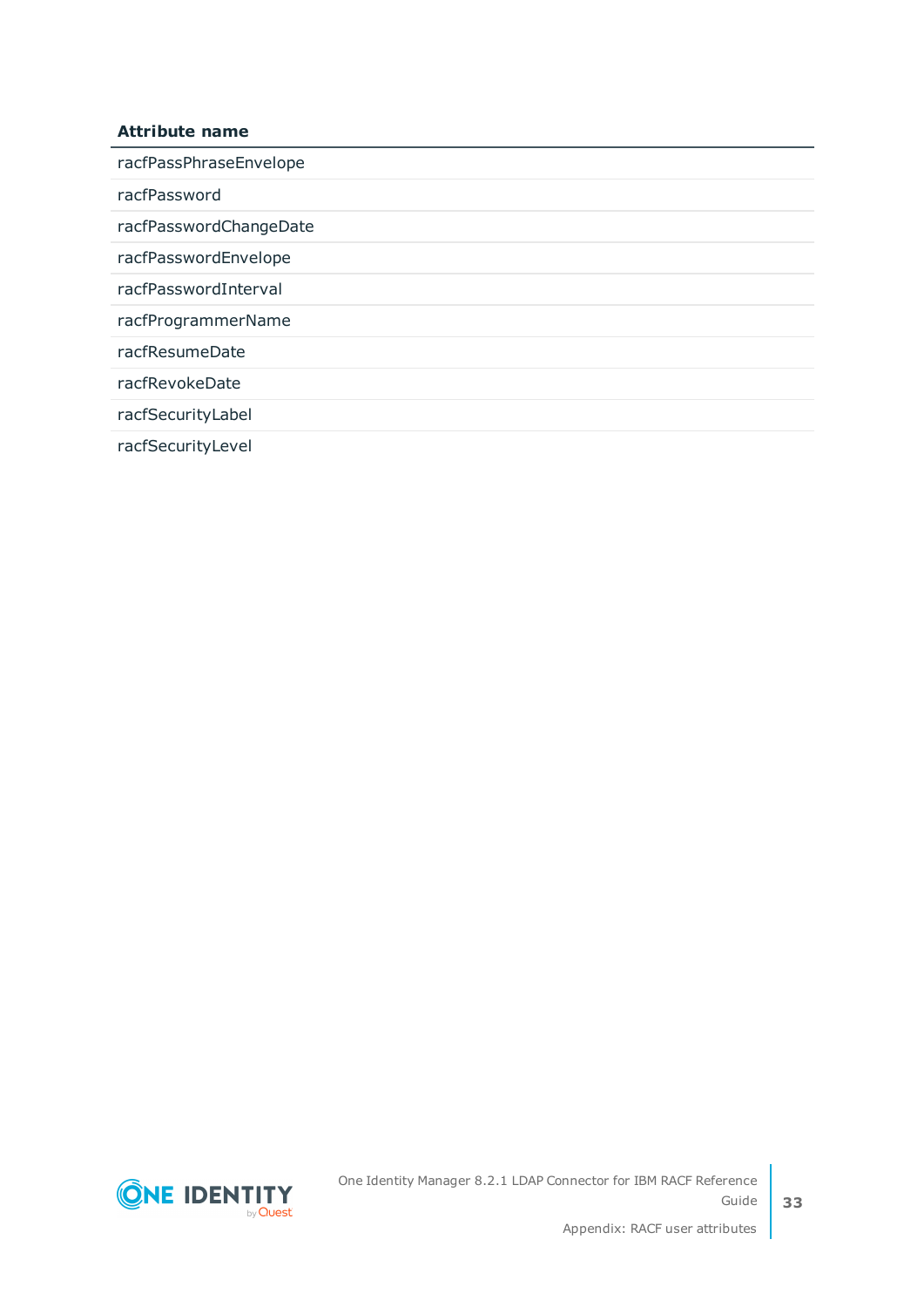# **Appendix B**

# **Appendix:RACF group attributes**

<span id="page-33-0"></span>The following table lists the RACF group attributes that are made available to One Identity Manager by the RACF LDAP connector.

#### **Table 6: List of RACF group attributes**

| <b>Attribute name</b> |
|-----------------------|
| racfAuthorizationDate |
| racfDatasetModel      |
| racfGroupNoTermUAC    |
| racfGroupUniversal    |
| racfGroupUserids      |
| racfid                |
| racfInstallationData  |
| racfOwner             |
| racfSubGroupName      |
| racfSuperiorGroup     |

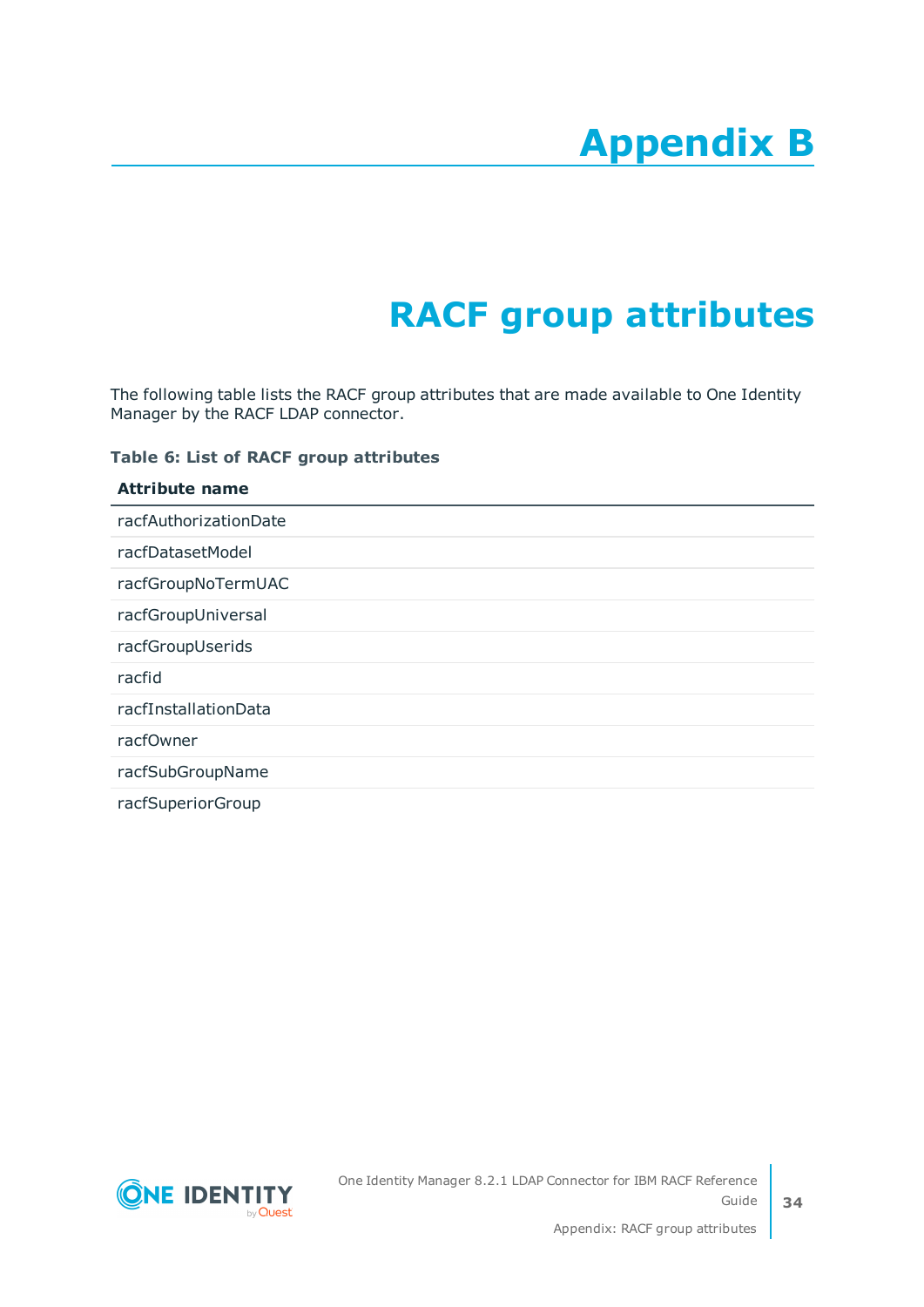# <span id="page-34-0"></span>**Appendix:RACF data set profile attributes**

If the Quest RACF TDS Exit has been installed and enabled, the following RACF data set profile attributes are made available to One Identity Manager by the RACF LDAP connector.

#### **Table 7: List of RACF data set profile attributes**

| <b>Attribute name</b> |
|-----------------------|
| racfAccess            |
| racfAudit             |
| racfCreateGroup       |
| racfDataset           |
| racfErase             |
| racfGlobalAudit       |
| racfNotify            |
| racfOwner             |
| racfPermitid          |
| racfUacc              |
| racfWarning           |
| $\sim$ $\sim$         |

uid

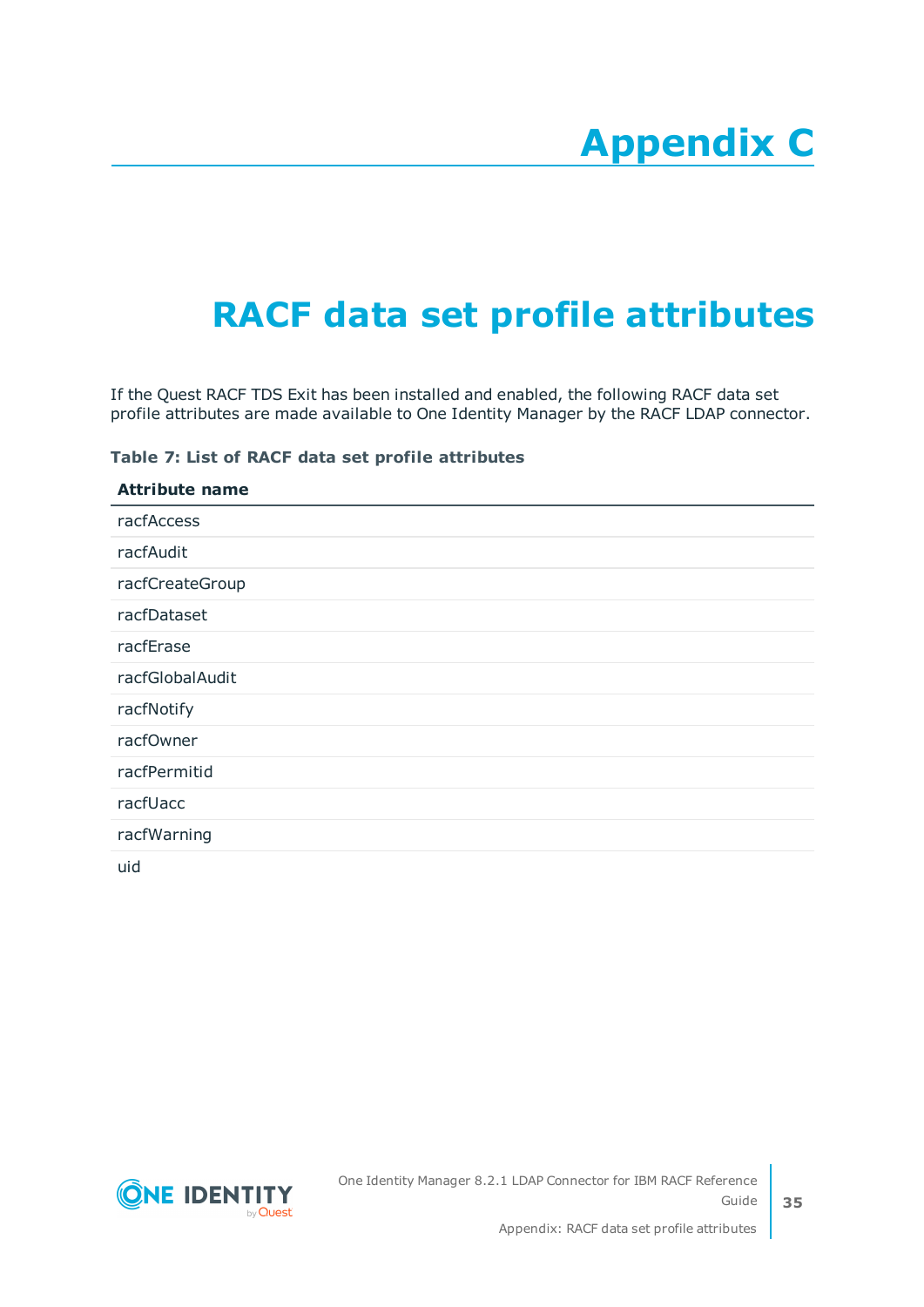# **Appendix D**

# **Appendix:Auxiliary classes**

<span id="page-35-0"></span>The following list defines all of the auxiliary classes for RACF user and group classes, along with their associated attributes.

Auxiliary class SAFDfpSegment for RACF user and RACF group

- SAFDfpDataApplication
- SAFDfpDataClass
- SAFDfpManagementClass
- SAFDfpStorageClass

Auxiliary class racfGroupOmvsSegment for RACF group

• racfOmvsGroupId

Auxiliary class racfGroupOvmSegment for RACF group

• racfOvmUserId

Auxiliary class SAFTsoSegment for RACF user

- SAFAccountNumber
- SAFDefaultCommand
- SAFDestination
- SAFHoldClass
- SAFJobClass
- SAFMessageClass
- SAFDefaultLoginProc
- SAFLogonSize
- SAFMaximumRegionSize
- SAFDefaultSysoutClass
- SAFUserdata
- SAFDefaultUnit
- SAFTsoSecurityLabel

Auxiliary class racfCicsSegment for RACF user

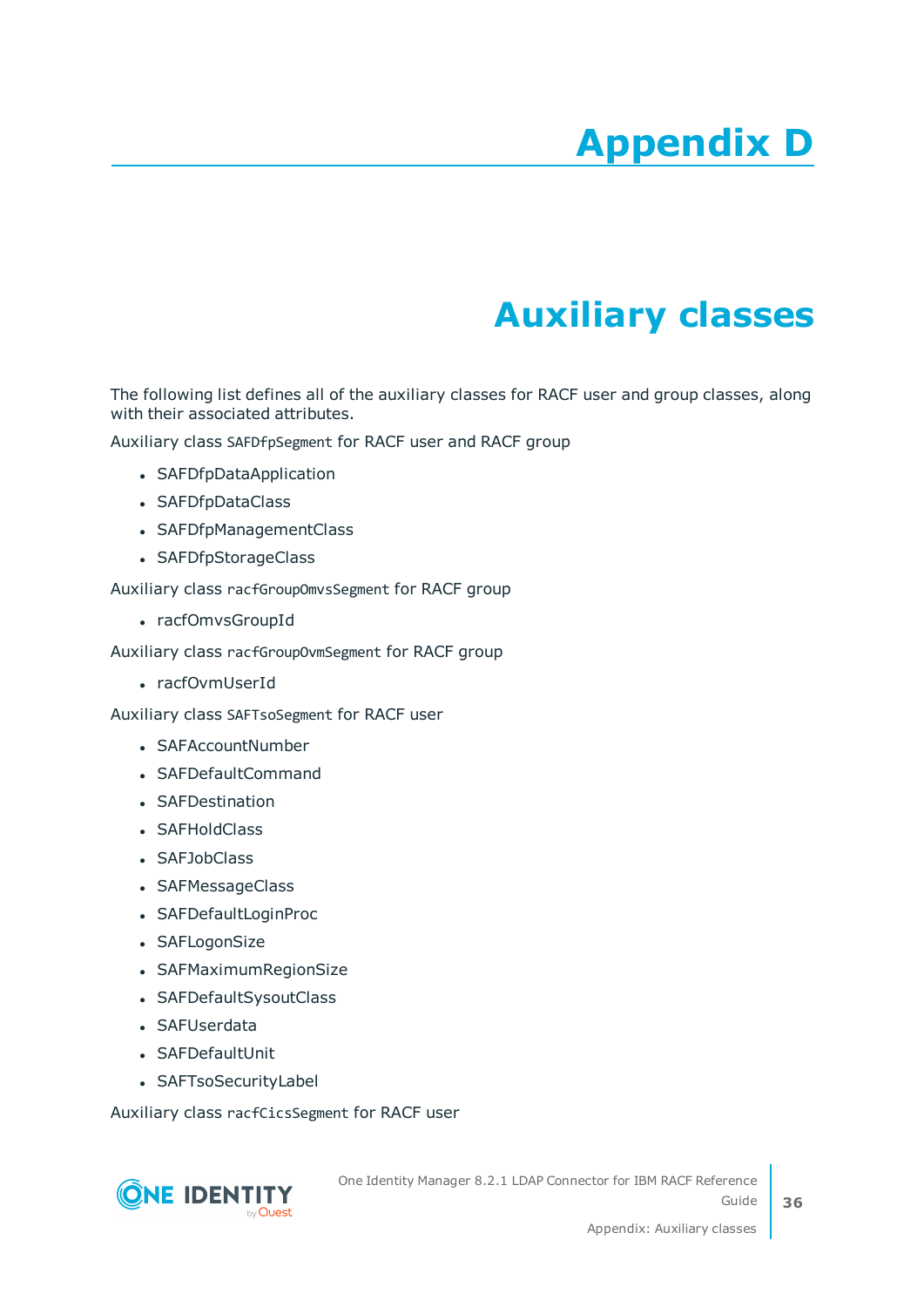- racfOperatorIdentification
- racfOperatorClass
- racfOperatorPriority
- racfOperatorReSignon
- racfTerminalTimeout

Auxiliary class racfLanguageSegment for RACF user

- racfPrimaryLanguage
- racfSecondaryLanguage

Auxiliary class racfOperparmSegment for RACF user

- racfStorageKeyword
- racfAuthKeyword
- racfMformKeyword
- racfLevelKeyword
- racfMonitorKeyword
- racfRoutcodeKeyword
- racfLogCommandResponseKeyword
- racfMGIDKeyword
- racfDOMKeyword
- racfKEYKeyword
- racfCMDSYSKeyword
- racfUDKeyword
- racfMscopeSystems
- racfAltGroupKeyword
- racfAutoKeyword

Auxiliary class racfWorkAttrSegment for RACF user

- racfWorkAttrUserName
- racfBuilding
- racfDepartment
- $rac{1}{2}$  racfRoom
- racfAddressLine1
- racfAddressLine2
- racfAddressLine3
- racfAddressLine4
- racfWorkAttrAccountNumber

Auxiliary class racfUserOmvsSegment for RACF user

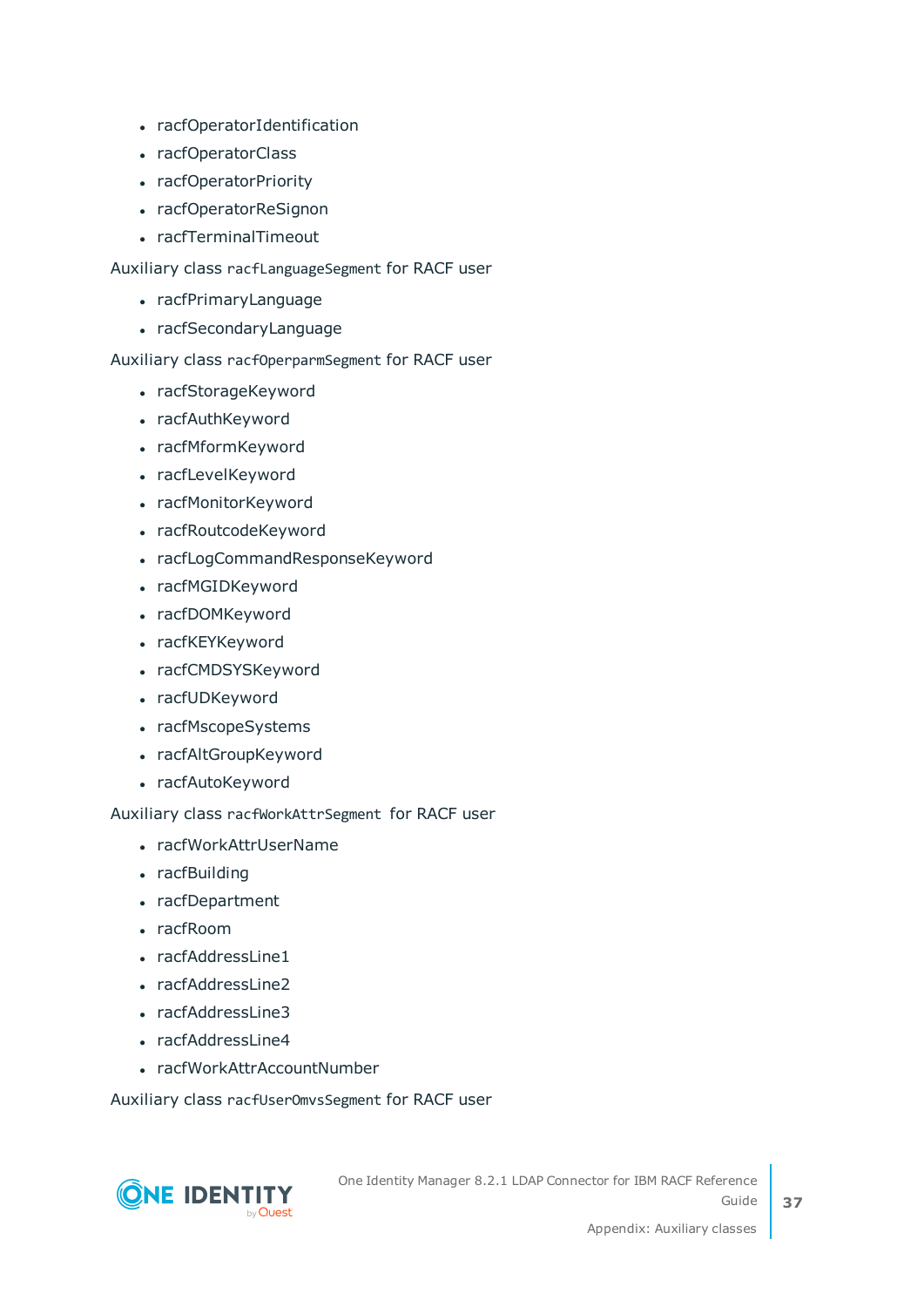- racfOmvsUid
- racfOmvsHome
- racfOmvsInitialProgram

Auxiliary class racfNetviewSegment for RACF user

- racfNetviewInitialCommand
- racfDefaultConsoleName
- racfCTLKeyword
- racfMSGRCVRKeyword
- racfNetviewOperatorClass
- racfDomains
- racfNGMFADMKeyword

Auxiliary class racfDCESegment for RACF user

- racfDCEUUID
- racfDCEPrincipal
- racfDCEHomeCell
- racfDCEHomeCellUUID
- racfDCEAutoLogin

Auxiliary class racfUserOvmSegment for RACF user

- racfOvmUid
- racfOvmHome
- racfOvmInitialProgram
- racfOvmFileSystemRoot
- racfOvmHomeUUID